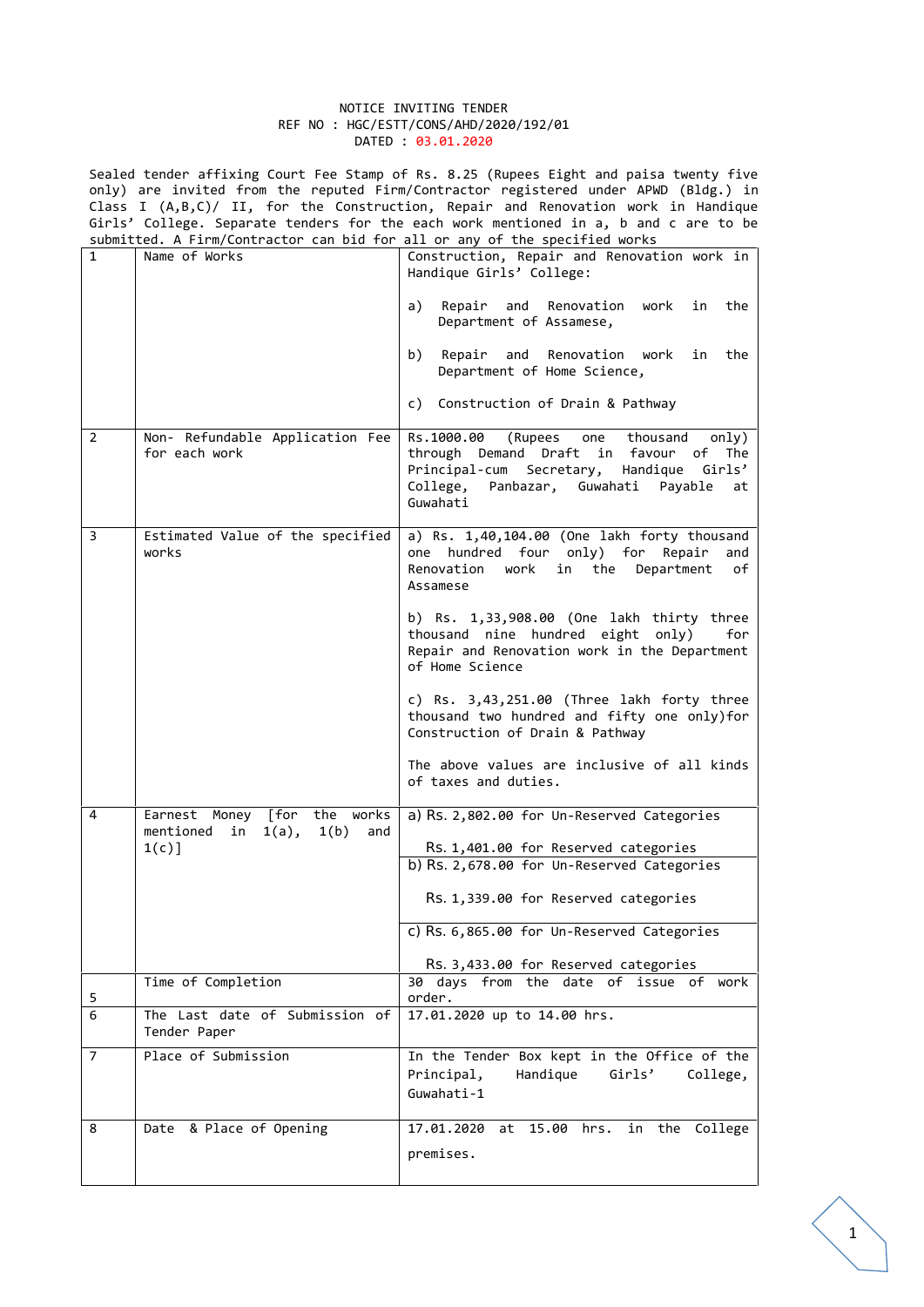#### **Documents to be submitted with the Tender Paper**

- 1. Application Fee of Rs.1000/-(Non-refundable) in form of Demand Draft.
- 2. Valid Registration Certificate of Class I/Class II from APWD Building.
- 3. Copy of PAN Card.
- 4. Copy of GST Registration Certificate (Provisional Certificate will not be accepted).
- 5. Copy of up-dated valid Labour License of civil construction (Place of work should be all Assam or Kamrup (Metro).
- 6. Copy of documents in support of experience. Proof of completion of at least one single similar work of value 80% of the present work within last 3 years. For proof of experience, both work order and completion certificate must be furnished.
- 7. Undertaking that no running bill will be claimed.
- 8. Income tax return verification form of current 3 years.
- 9. Bid validity undertaking.
- 10. Self-Declaration regarding litigation or arbitration during last 5 years.

The College authority reserve the right not to accept the lowest or any tenders without assigning any reasons thereof.

> Sd/- Principal Handique Girls' College Guwahati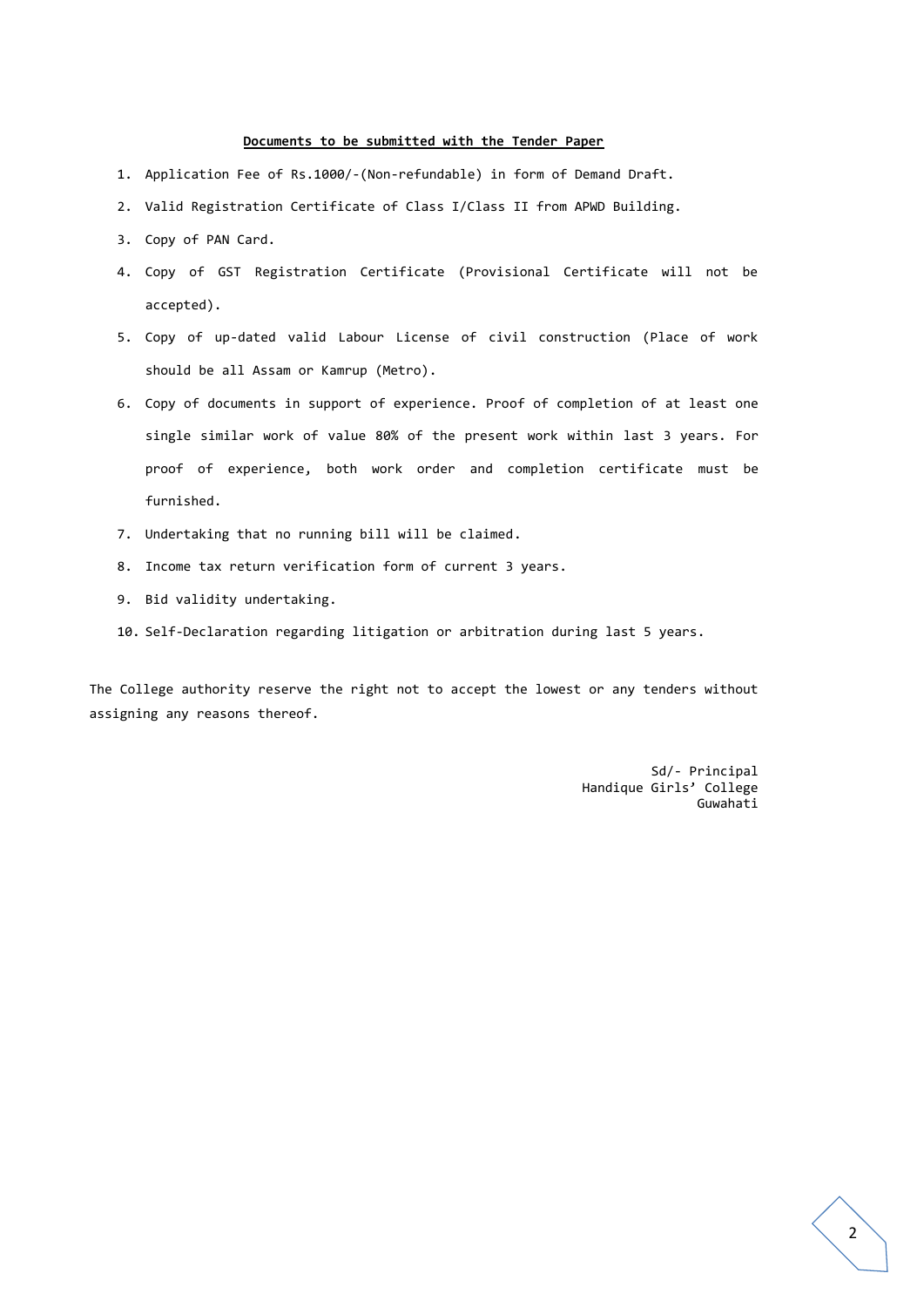# **HANDIQUE GIRLS' COLLEGE (GUWAHATI)**

## **DETAIL NOTICE INVITING TENDER FOR CONSTRUCTION OF DRAIN & PATHWAY AND REPAIR & RENOVATION WORK IN HANDIQUE GIRLS' COLLEGE.**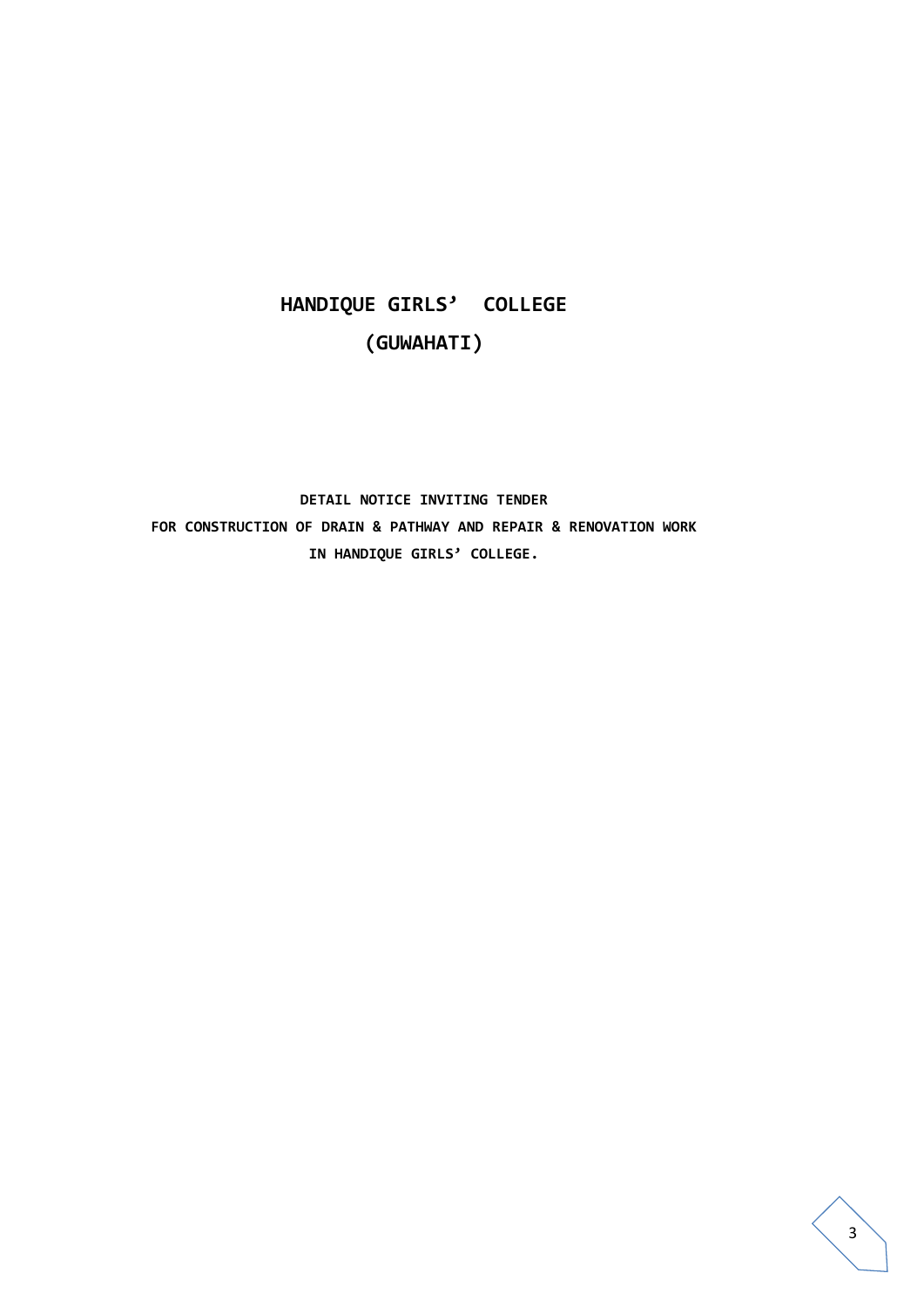## **OFFICE OF THE PRINCIPAL, HANDIQUE GIRLS COLLEGE, GUWAHATI**

**Name of the Work :- Construction Of Drain & Pathway And Repair & Renovation Work in Handique Girls' College:**

- a) Repair and Renovation work in the Department of Assamese,
- b) Repair and Renovation work in the Department of Home Science,
- c) Construction of Drain & Pathway

Details for the Firm/ Contractor:

| $\mathbf{1}$   | Name                      |  |
|----------------|---------------------------|--|
| $\overline{2}$ | Complete Postal Address : |  |
| 3              | Phone No.                 |  |
| $\overline{4}$ | Email(if any)             |  |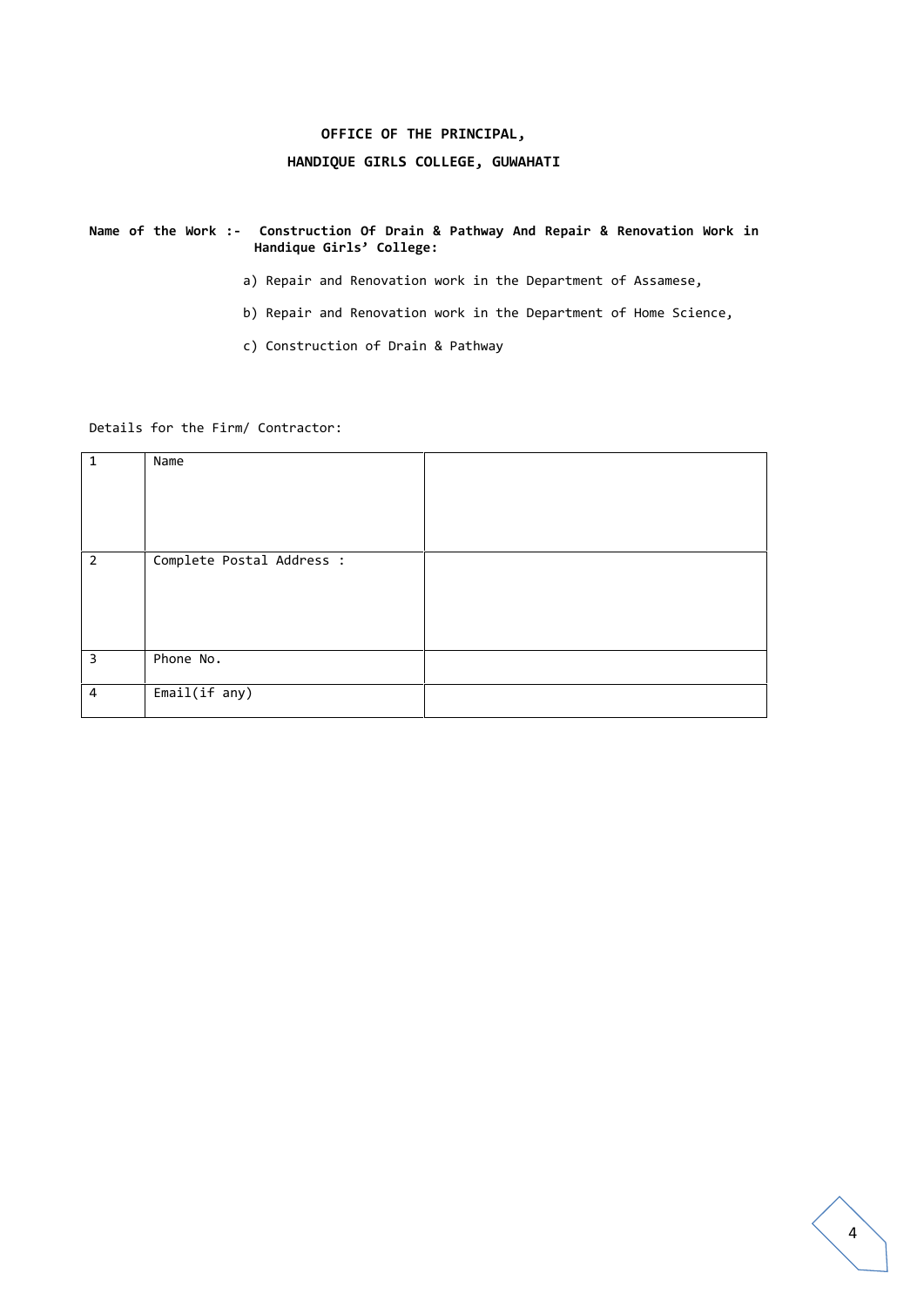## **HANDIQUE GIRLS COLLEGE**

## **Detailed Notice Inviting Tenders**

1. Sealed tenders are hereby invited on behalf of the Principal, Handique Girls' College from the Architect/ Engineers/ Entrepreneurs/ firms of Class I (A,B & C) / II Category and Possessing requisite experience of construction of buildings and Repair & renovation work in occupied premises for the following work.

Name of work: **Construction Of Drain & Pathway And Repair & Renovation Work in Handique Girls' College:**

- a) Repair and Renovation work in the Department of Assamese,
- b) Repair and Renovation work in the Department of Home Science,
- c) Construction of Drain & Pathway

Location : Handique Girls' College, Dighalipukhuri West Guwahati

- Estimated Value : a) Rs. 1,40,104.00 for Repair and Renovation work in the Department of Assamese
	- b) Rs. 1,33,908.00 for Repair and Renovation work in the Department of Home Science
	- c) Rs. 3,43,251.00 for Construction of Drain & Pathway

2. The tender should bear a court fee stamp of Rs. 8.25 (Rupees Eight and Paisa Twenty Five) only (non-refundable) to be affixed with the tender without which no tender will be considered for acceptance.

3. Tenders, which must be placed in sealed cover separately for each work and then all the three (where applicable) in one common sealed envelope, with the name of work(s) written on the envelopes will have to be dropped in the Tender Box located in the College campus up to 14.00 hrs. of January 17, 2020, and will be opened on January 17, 2020, at 15.00 hrs. in presence of attending tenderers or their authorized representatives.

3(a)The time allowed for completion is **30 (thirty days)** from the day of the issue of the formal work order.

4. The tenderers should quote the rates as per items mentioned in **Annexure-1A, 1B and 1C** (**Bill of quantities)** for the specified works. Bidders are advised to visit the site, with intimation to the Principal, Handique Girls' College, to acquaint themselves with the work before submitting their bids.

5. The complete tender documents containing the tender forms, general forms, general and special conditions of contract, etc. can be obtained from the College website www.hgcollege.edu.in . The interested bidder has to download the tender documents and submit the same along with necessary supporting documents.

6. The earnest money need to be paid by the tenderers expressing interest as mentioned in tender form.

7. The selected tenderer will have to sign the formal tender form after depositing the necessary security money at the rate of 2% of the tender value of the work within specified time from the date of issue of selection order failing which an amount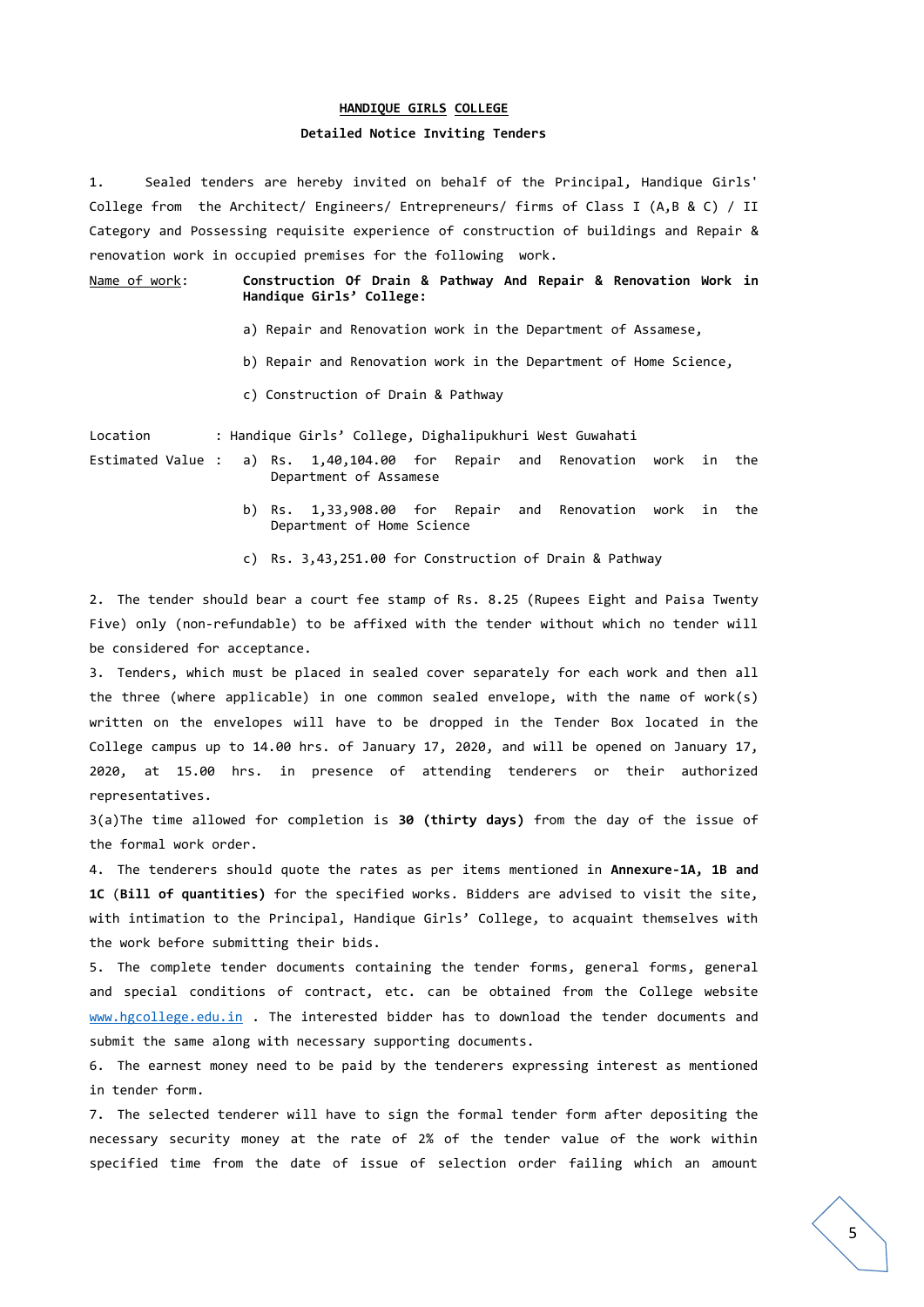equivalent to 2% of the tender value of the work shall stand forfeited to the Principal, Handique Girls College.

8. The acceptance of tender will rest with the **Construction and Maintenance Committee, Handique Girls College, Guwahati, Kamrup, Assam,** herein after called 'Committee' **who are not bound to accept the lowest tender and reserves to itself the authority to reject any or all the tenders received without assigning any reason**. All tenders in which any of the prescribed conditions are not fulfilled or are incomplete in any respect are liable to be rejected.

9. Canvassing in connection with tender is strictly prohibited and the tenders submitted by the contractors who resort to such canvassing will be liable to rejection. 10. On acceptance of the tender, the name of accredited representative(s) of the contractors who should be responsible for taking instructions from the herein after called Principal shall be communicated to the **Principal, Handique Girls College**.

11. All rates shall be quoted on the proper form furnished with the tender documents. Special care should be taken to write the rate in figures as well in words, and the amount in figures only, in such a way that interpolation is not possible.

12. The contractors must produce Income Tax Clearance Certificate on the latest form as prescribed by the Ministry of Finance, Government of India.

13. No Engineer of gazetted rank or other Gazetted Officer employed in Engineering Administrative duties in an Engineering Department of the State/Central Government is allowed to work as a Contractor for a period of two years after his retirement from Government Service without the previous permission of the Government. This contract is liable to be cancelled if either the contractor or any of his employees is found at any time to be such a person who had not obtained the permission of the Government as aforesaid before submission of tender or engagement in the Contractor services.

14. The tender for works shall remain open for acceptance for a period of 180 (One Eighty) days from the date of opening the tenders. If any tenderers withdrawn his tender before the said period or makes any modification in the items and conditions of the tender which are not acceptable to the Committee, then the Committee shall without prejudice to any other right or remedy be at liberty to forfeit an amount equivalent to 2% of the value of the contract from the earnest money.

15. The tender for the work shall not be witnessed by a contractor or contractors who himself/ themselves has/have tendered or who may tender for the same work. Failure to observe this condition should render tenders of the Contractors tendering as well as witnessing the tender in liable to summarily rejected.

16. The tender shall be for the composite work mentioned in this N.I.T.

17.(a) Before tendering, the intending tenderer shall inspect the site to fully acquaint himself / herself about the condition in regard to accessibility of site and locality, nature and extent of ground, working conditions including, stacking of materials, installation of T&P etc. conditions affecting accommodation and movement of labour etc., required for the satisfactory execution of the work/ contract. No claim whatsoever on such account shall be entertained by the Handique Girls' College under any circumstances.

(b) The intending tenderer should also inspect the quarry and satisfy himself/ herself about the quality and availability of the various materials. The Principal shall not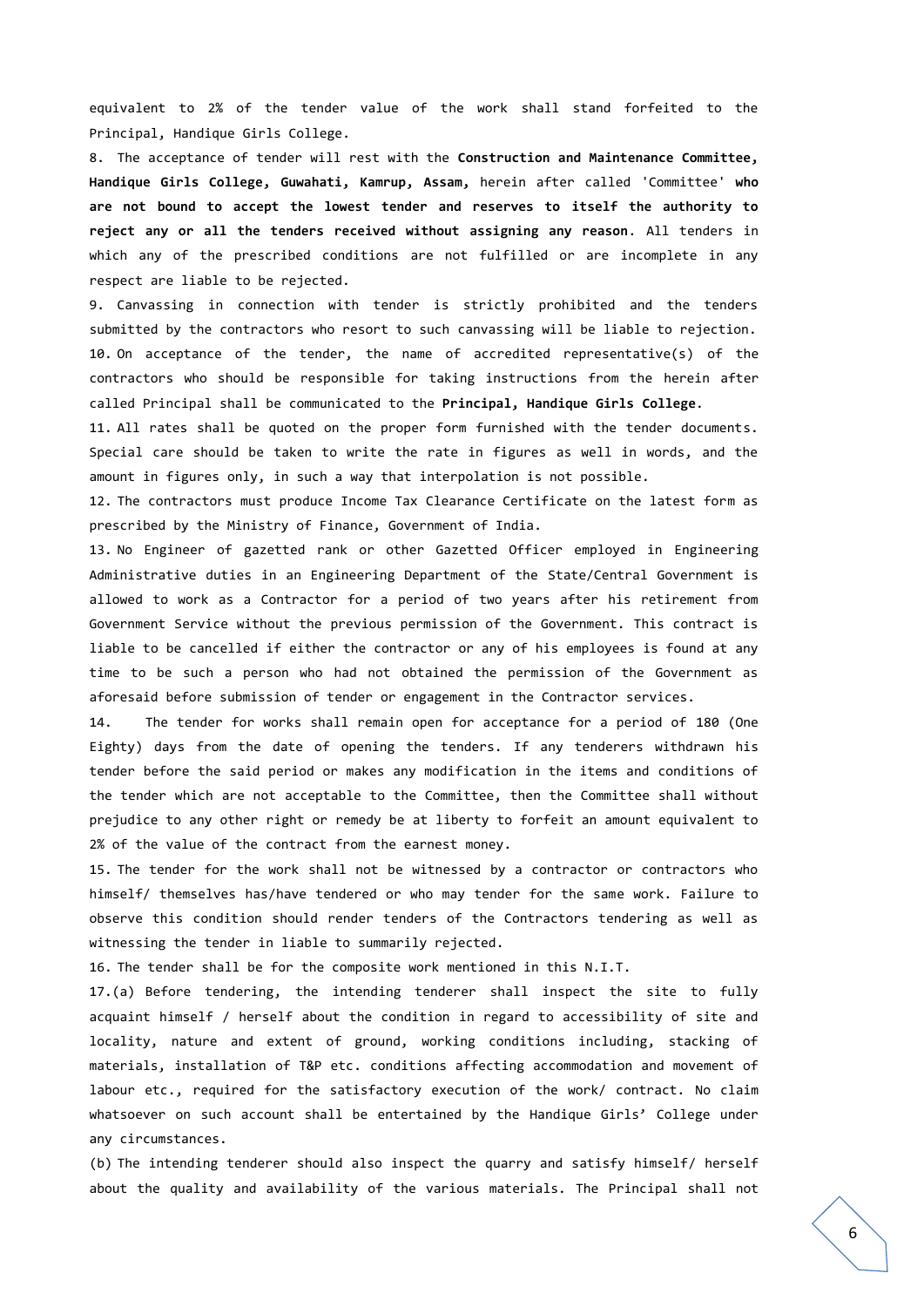consider, after acceptance of the contract, to pay any extra charges for lead or any other reasons, in case, the contractor is found later on, to have misjudged quality and availability of materials in the quarry.

18. The contractor's responsibility for the contract shall commence from the date of issue orders of acceptance of tender.

19. Unsealed tenders will be summarily rejected.

20. The Contractor should read the specifications and study the other terms and conditions carefully before submitting the tender.

21. If it is found that the tender is not submitted in the proper manner or conditions, too many corrections or assured rates or amount, it would be open for the **Committee** to take suitable action against the Contractor.

22. The tenderers shall sign a declaration under the official secret act for maintaining secrecy of the tender documents drawings or any other records connected with the work given to them. The unsuccessful tenderers shall return all the drawings given to them.

#### **DECLARATION**

I/We hereby declare that I/We shall treat the documents, drawings and other records connected with the works as secret/confidential and shall not communicate information derived there from to any person other than a person to whom I/We am/are authorized to communicate the same or used the information to any manner prejudicial to the safety of the Handique Girls' College.

> HANDIQUE GIRLS COLLEGE,GUWAHATI -1 (TENDER FORM ) Item Rate tender and Contractor for works.

\_\_\_\_\_\_\_\_\_\_\_\_\_\_\_\_\_\_\_\_\_\_\_\_\_\_\_\_\_\_\_\_\_\_\_\_\_\_\_\_\_\_\_\_\_\_\_\_\_\_\_\_\_\_\_\_\_\_\_\_\_\_\_\_\_\_\_

### **GENERAL RULES AND DIRECTIONS FOR THE GUIDANCE OF CONTRACTORS**

- 1. In the event of the tender being submitted by a firm, it must be signed separately by each member thereof, or in the event of the absence of any partner, it must be signed on his behalf by a person holding a power of attorney, authorizing him to do so. Such power of attorney to be produced with tender, must disclose that the firm is duly registered under the Indian partnership Act.
- 2. Receipt for payments made on account of a work, when executed by a firm, must also be signed by the several partners, except where the contractors are described in their tender as a firm, in which case the receipts must be signed in the name of the firm by one of the partners, or by some other person having authority to give effectual receipts for the firm.
- 3. The **Committee** or its duly authorized person will open tenders on the presence of any intending contractors who may be present at the time, and will initial and date the tenders. In the event of a tender being accepted, a receipt for the earnest money forwarded therewith shall there upon be given to the contractor who shall there upon for the purpose of identification sign copies of the specifications and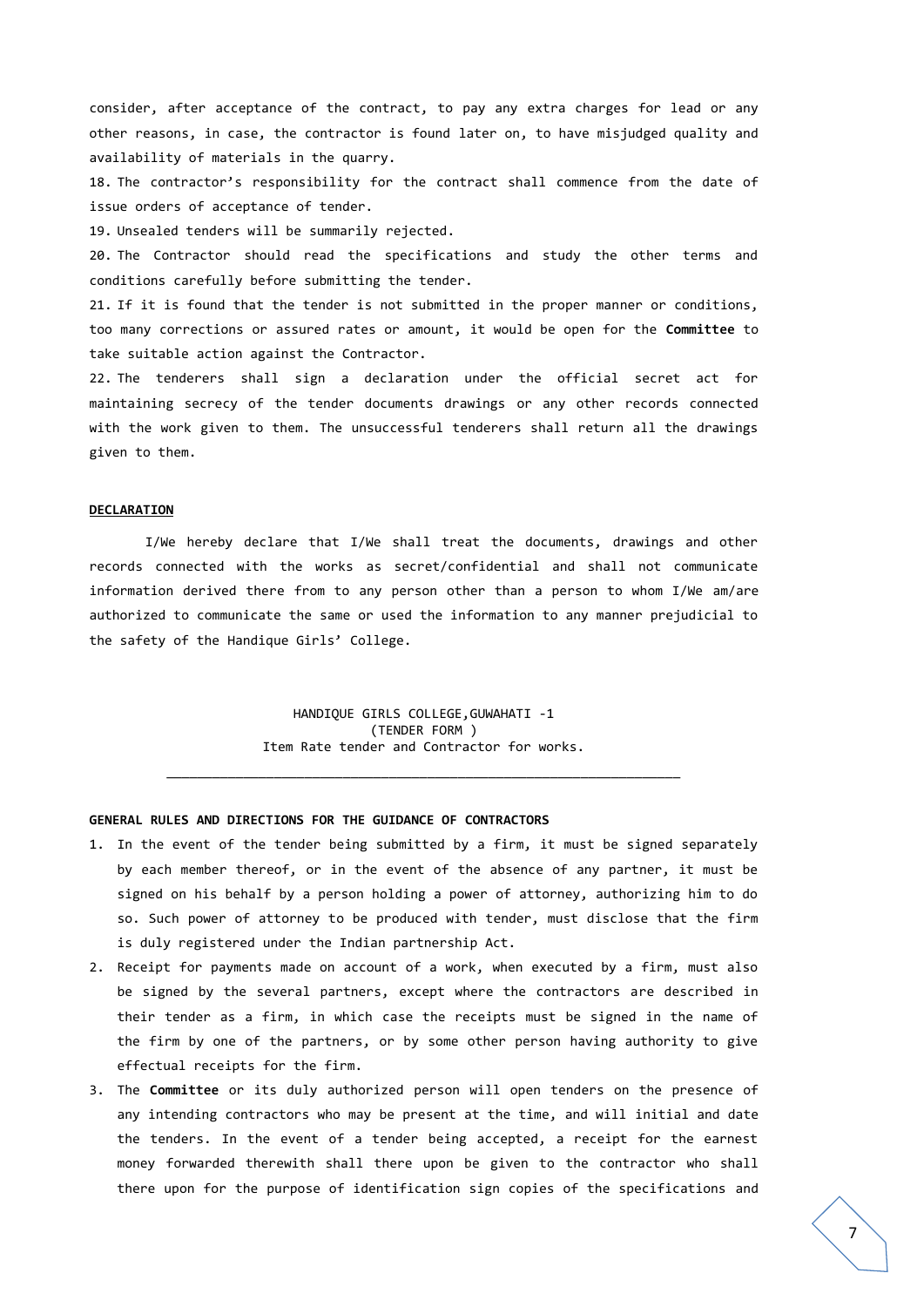other documents as mentioned in Rule-I. in the event of a tender being rejected, the earnest money forwarded with such unaccepted tender shall there upon be returned to the contractor for making the same.

**4.** The **Committee** shall have the right of rejecting all or any of the tenders without assigning any reasons and with also not be **bound to accept the lowest tender.**

### **TENDER FOR WORKS**

I/We hereby tender for the execution, to the **Principal, Handique Girls' College** of the work specified in the underwritten memorandum within the time specified on such memorandum at the rates specified therein, and accordance in all respects with the true intent and meaning of the specifications, designs, drawing and instruction in writing referred into Rule I thereof and in Clause 11 of the annexed conditions and with such materials as are provided for by and in all other respects in accordance with such conditions so far as applicable.

#### **MEMORANDUM**

**General Description**

| a)             | Estimated cost                                    | a) Rs. $1,40,104.00$ (One lakh forty thousand one<br>hundred four only) for Repair and Renovation<br>work in the Department of Assamese                 |
|----------------|---------------------------------------------------|---------------------------------------------------------------------------------------------------------------------------------------------------------|
|                |                                                   | b) $Rs. 1,33,908.00$ (One lakh thirty three<br>thousand nine hundred eight only) for Repair<br>and Renovation work in the Department of Home<br>Science |
|                |                                                   | c) Rs. $3,43,251.00$ (Three lakh forty three<br>thousand two hundred and fifty one only)for<br>Construction of Drain & Pathway                          |
|                |                                                   | The above values are inclusive of all kinds of<br>taxes and duties.                                                                                     |
| b)             | Earnest Money for the work mentioned in           | a) Rs. 2,802.00 for Un-Reserved Categories                                                                                                              |
|                |                                                   | Rs. 1,401.00 for Reserved categories                                                                                                                    |
|                | $(a)$ , $(b)$ , and $(c)$ .                       | b) Rs. 2,678.00 for Un-Reserved Categories                                                                                                              |
|                |                                                   | Rs. 1,339.00 for Reserved categories                                                                                                                    |
|                |                                                   | c) Rs. 6,865.00 for Un-Reserved Categories                                                                                                              |
|                |                                                   | Rs. 3,433.00 for Reserved categories                                                                                                                    |
| $\mathsf{c}$ ) | Security Deposit (After selection)                | a) Rs. 2,802.00 for Un-Reserved Categories                                                                                                              |
|                |                                                   | b) Rs. 2,678.00 for Un-Reserved Categories                                                                                                              |
|                |                                                   | c) Rs. 6,865.00 for Un-Reserved Categories                                                                                                              |
| D)             | Percentage if any, to be deducted from<br>Bill(s) | 10% as performance guarantee                                                                                                                            |
| e)             | Time allowed for commencement of work             | 5 days from the date of issue of work order.                                                                                                            |

Should this tender be accepted in whole or part, I/We hereby agree to abide by and fulfill all the terms and provisions of the said conditions of contracts annexed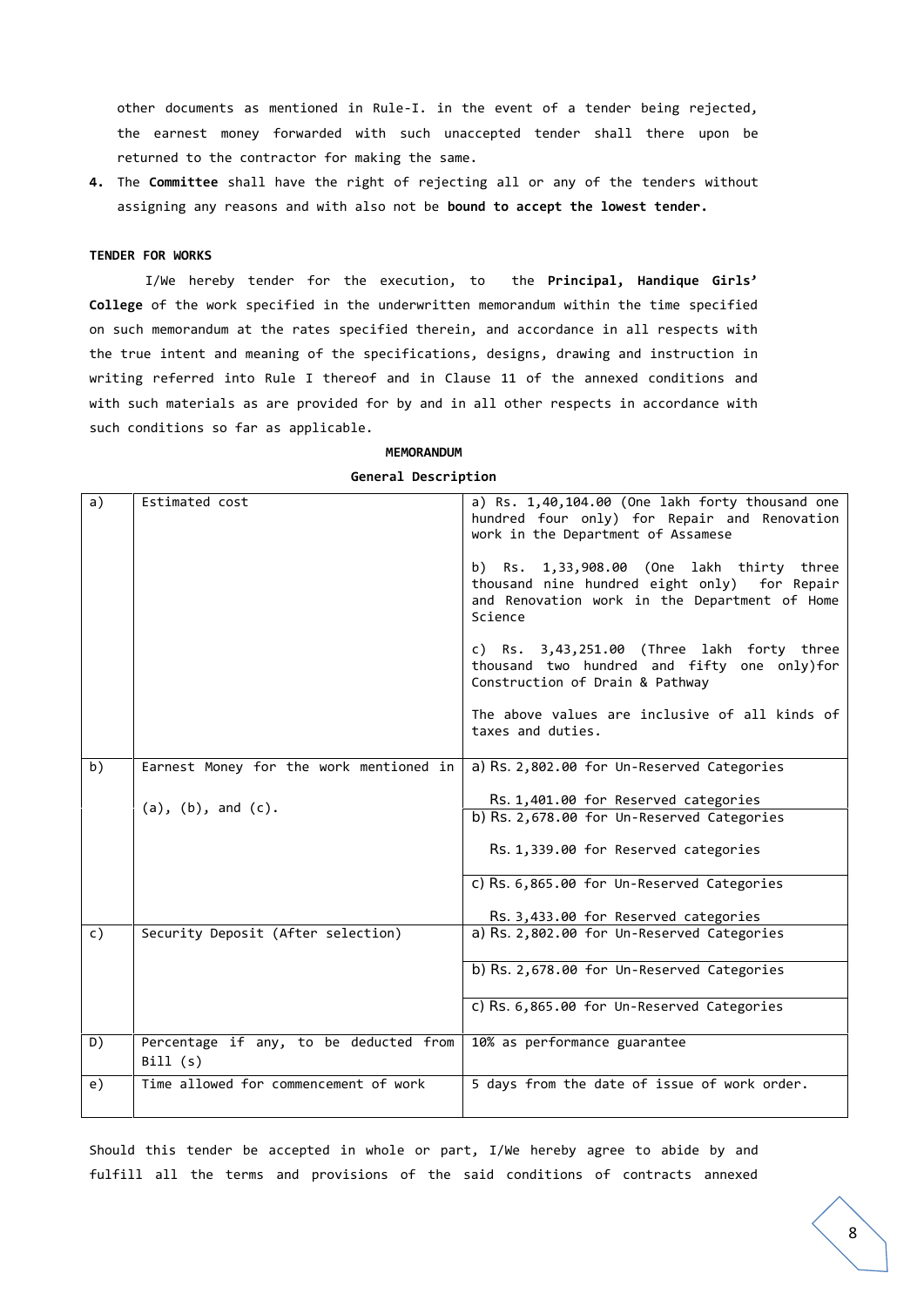thereto so far as applicable and/or in default thereof to forfeit and pay to the Principal, Handique Girls' College, the sums of money mentioned in the said conditions.

> Signature of the contractor before submission of tender

before submission of tender

Dated the \_\_\_\_\_\_\_\_\_\_\_ \_day of 2020

Witness\*\* Signature of the contractor

Address:

Occupation:

The above tender is hereby accepted by me on behalf of **Construction & Maintenance Committee, Handique Girls College**.

Dated the \_\_\_\_\_\_\_\_\_\_\_\_\_\_\_\_\_\_ day of 2020

Signature of the In charge by whom accepted

 $\overline{9}$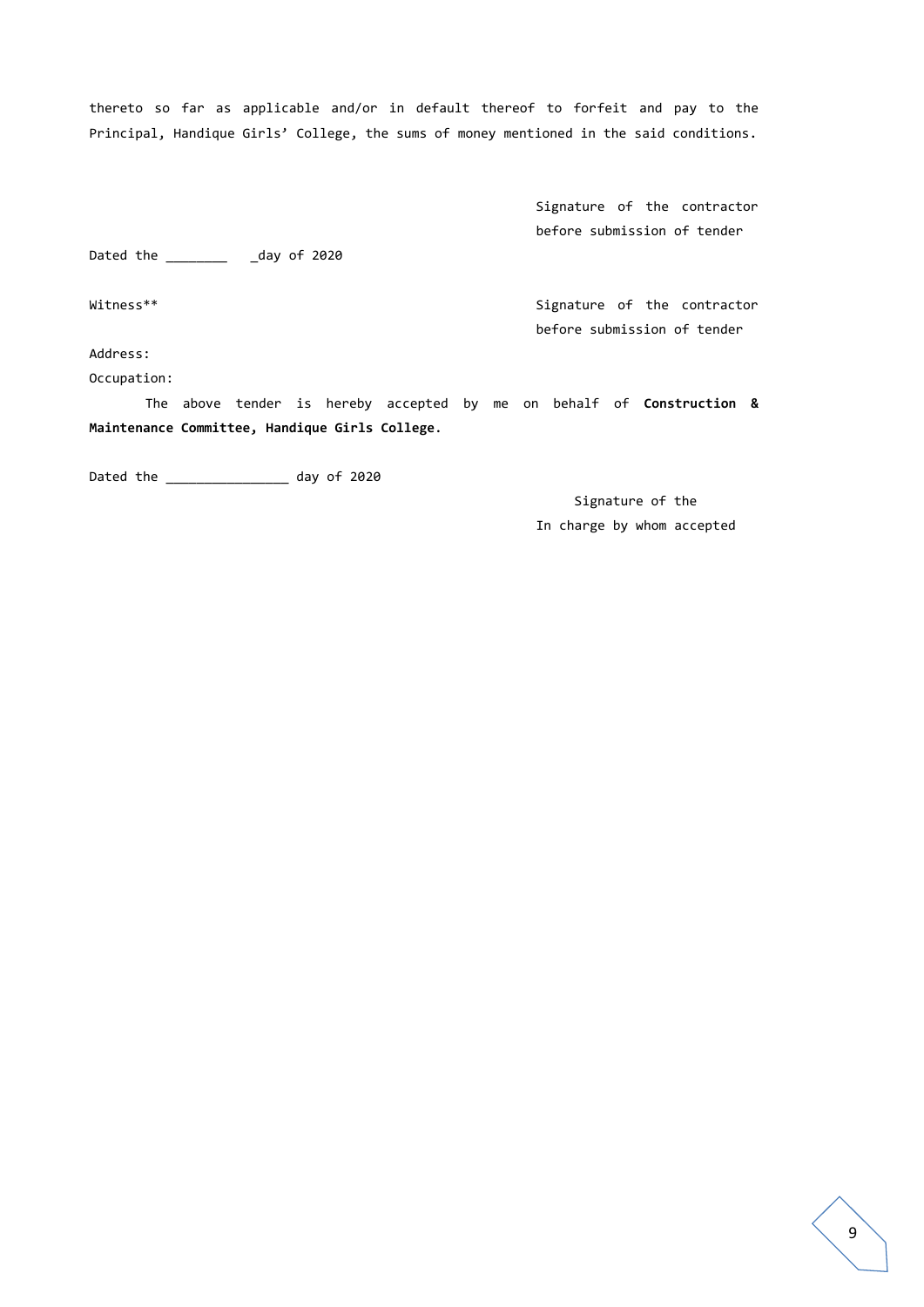#### **CONDITIONS OF CONTRACT**

#### **Definitions**:

.

- 1. The "Contract" means the documents forming the tender and acceptance thereof and the formal agreements executed between Principal, Handique Girls' College and the Contractor, together with the documents referred to therein including these conditions, the specifications designs, drawing and instructions issued from time to time by the Principal and all these documents taken together shall be deemed to form one contract and shall be complementary to one another.
- 2. The "Committee" means "Construction & Maintenance Committee of Handique Girls' College.
- 3. The "Principal" means the Principal of Handique Girls' College.
- 4. The "Engineer" means technical persons from consulting Engineering Firm and/or any technical person appointed by Handique Girls' College.
- 5. In the contract the following expressions shall, unless the context otherwise requires, have the meanings, hereby respectively assigned to them:
	- (a) The expression "Work" or "Works" shall unless there be something either in the subject or context repugnant to such condition be construed and taken to mean the works by or by virtue of the contract / contracted to be executed whether temporary or permanent, and whether original, altered, substituted or additional.
	- (b) The 'Site' shall mean the land and/or other places on, into or through which is to be executed under the contract or any adjacent land, path or street through which work is to be executed under the contract or any adjacent land, path or street which may be allotted or used for the purpose of carrying out the contract.
	- (c) The 'Contractor' shall mean the individual or firm or company, whether incorporated or not undertaking the works and shall include the legal personal representative or such individual or the persons composing such firm or company, or the successors of such form or company and the permitted assignees of such individual of firm of firms or company.

Works imparting the singular number include the plural number and vice versa.

#### **CLAUSE 1 :**

#### **Security Deposit:**

The person/persons, whose tender may be accepted (herein after called the contractor) shall permit **Principal** at the time of making any payment to his work done under the contract to deduct such sum as will amount to 10 percent of the all money so payable, such deduction to be held by the **Handique Girls' College** free of interest by way of performance guarantee.

Unless he is/they are exempted from payment of Security deposit in individual cases or has/have deposited the amount of Security at the rate mentioned above in cash or in the form of Government securities or Fixed Deposit Receipts of any Nationalized bank or State Bank of India. In case of fixed deposit receipt of any Bank is furnished by the contractor to the Principal as part of the security deposit and Bank goes into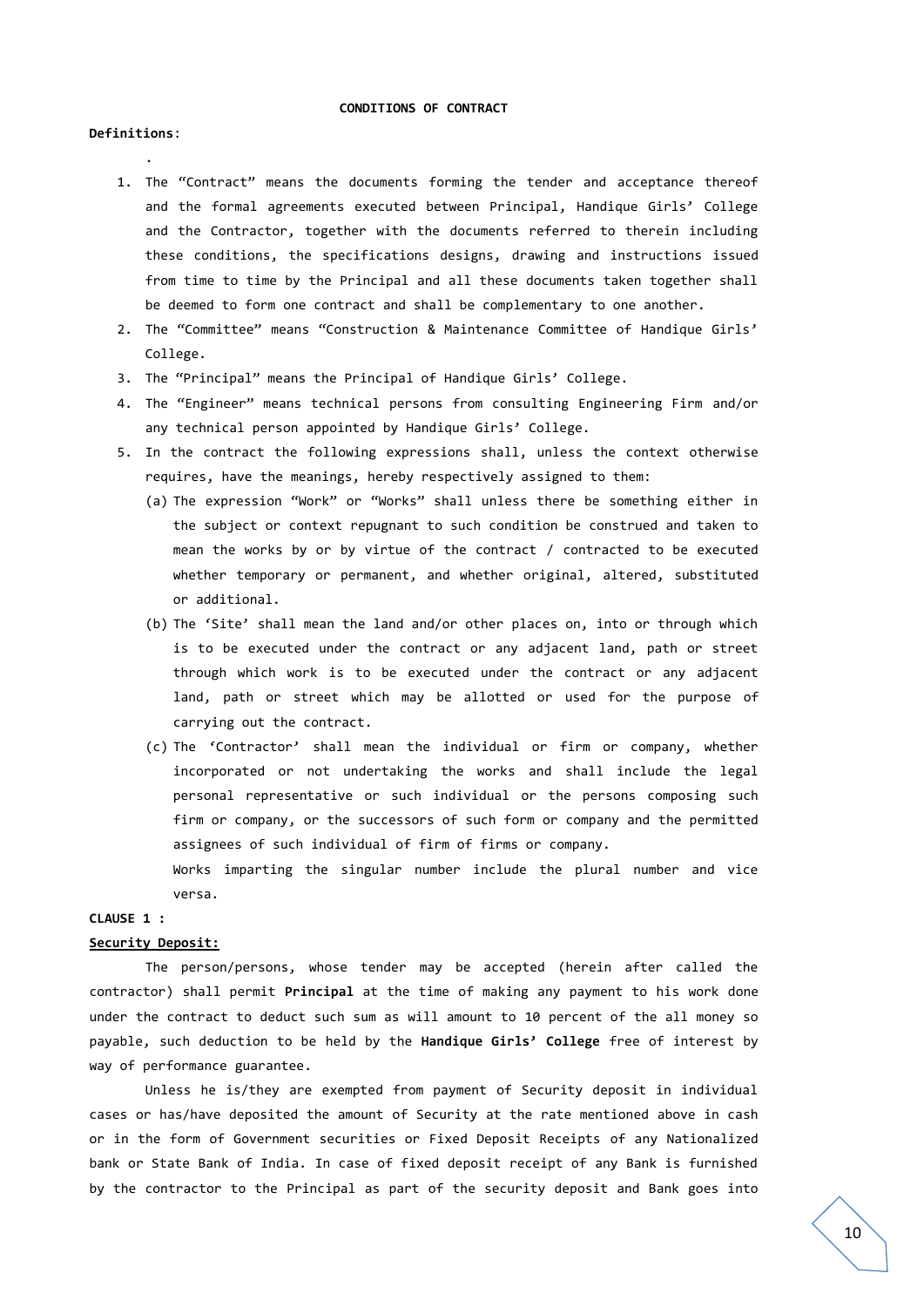liquidation or for any reason is unable to make payment against the said fixed deposit receipt. The loss caused thereby shall fall on the contractor and the contractor shall forthwith on demand furnish additional security to the Handique Girls' College to make good the deficit.

All compensation or the other of money payable by the Contractor to the **Handique Girls College** under the terms of this contract may be deducted from or paid by the sale of sufficient part of his security deposit or from the interest arising there from, or from any sums which may be due to or may become due to the contractor by the **Handique Girls' College** or any account whatsoever and in the event or his Security Deposit being reduced by reason or such deductions or sale as aforesaid the contractor shall within 10 days thereafter make good in cash or guarantee Bonds in favour of the Handique Girls College executed or fixed deposit receipt tendered by the State Bank of India or by Nationalized Banks (in case of guarantee offered by Nationalized Bank, the amount shall be within financial limits prescribed by the Reserve Bank of India) or Government Securities (if deposited for more than 12 months) endorsed in favour of the Principal, Handique Girls College, any sum or sums which may have been deducted from, or raised by sale of construction security deposit or any part thereof. The Security deposit shall be collected from the running bills of the Contractor at the rates mentioned above.

The security deposit will be retained by the Principal, Handique Girls College for six months after completion of works (i.e. after the date of issue of work completion certificate) unless after a part of the work has been completed further works is postponed owing to cause outside the Contractor's control in which case Principal, Handique Girls College. may refund corresponding proportionate part of the Security Deposit six months after the completion of that part of the work. **Clause 2**

The time allowed for carrying out the work as entered in the tender shall be strictly observed by the contractor and shall be reckoned from five days the date on which the order to commence work is given to the contractor. The work shall throughout the stipulated period of the contract be proceeded with all due diligence (time being deemed to be of the contract on the part of the contractor) and the contractor shall pay as compensation an amount equal to one percent of such smaller amount as the **Principal / Committee** (whose decision in writing shall be final) may decide on the amount of the estimated cost of the whole work as shown in the tender for everyday that the work remains unconvinced or unfinished, after the proper dates. And further to ensure good progress during the execution of the work the contractor shall be bound, in all cases in which the time allowed for any work exceeds one month, to complete one fourth of the whole of the work before one fourth of the whole time allowed under the contract has elapsed, one half of the work before one half of such time has elapsed, and three fourths of the work before three fourths of such time has elapsed, such estimation of the amount of work done at any period being made by **Principal/ Committee** whose decision shall be final. In the event of the contractor failing to comply with the condition he/ she/ they shall be liable to pay as compensation an amount equal to one percent or such smaller as the **Principal / Committee** (whose decision in writing shall be final and conclusive) may decide on the said estimated cost of the whole for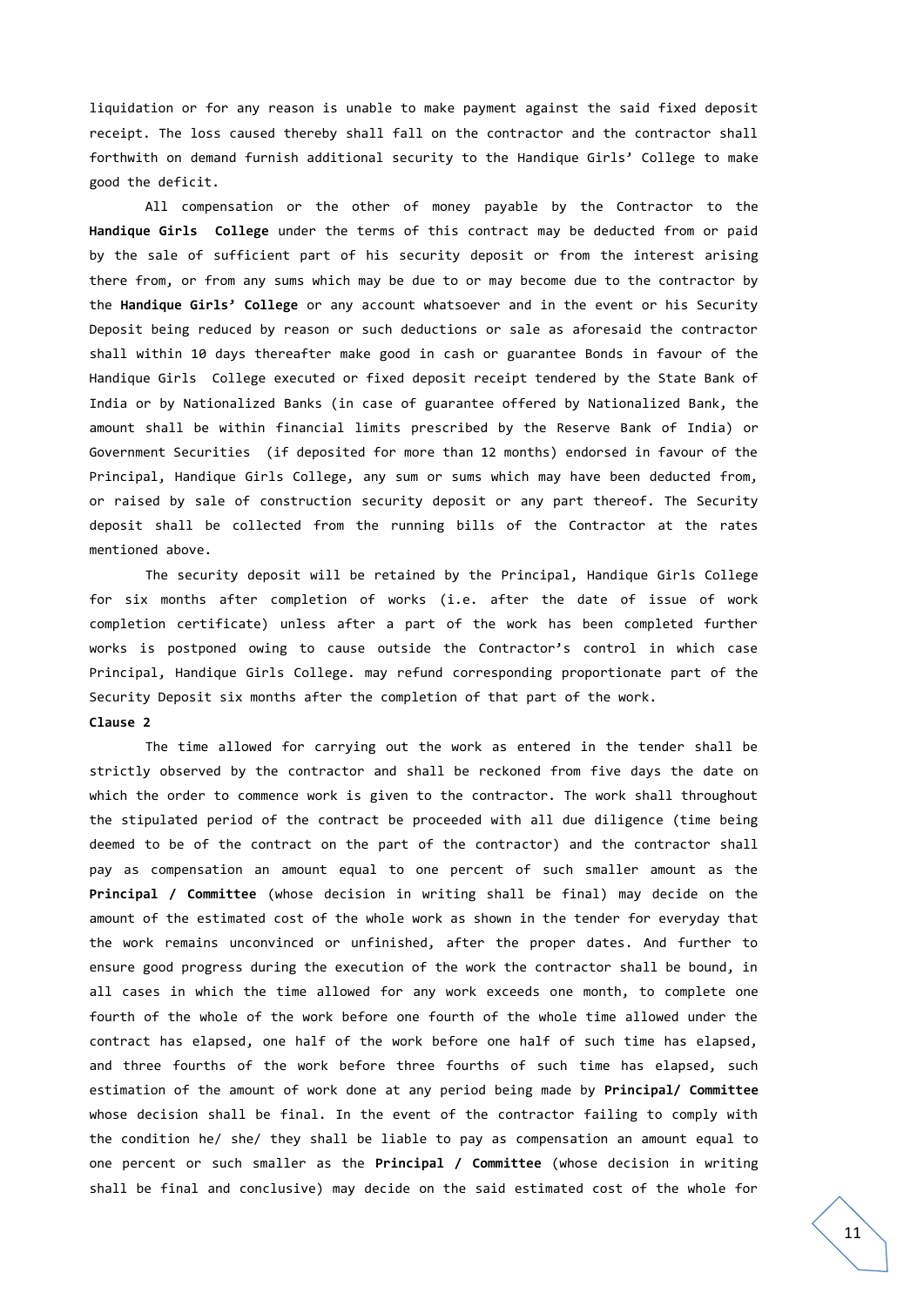every day that the due quantity of work remains in completed. Provided always that the entire amount of compensation to be paid under the provisions of this clause shall not exceed 10 percent on the estimated cost of the work, as shown in the tender. **Clause 3:**

In any case in which under any clauses of this contract, the contractor shall have tendered himself / herself liable to pay compensation amounting to fifty percent or more of his / her security deposit (whether paid in one sum or deducted by installments) **Principal** on behalf of the Handique Girls College shall have power to adopt any of the following courses, as he may deem best suited to the interest of the Handique Girls' College.

- a) To rescind the contract, as to which decision notice in writing to the contractor under the hand of the **Principal** shall be final and conclusive, and in which case the security deposit of the contractor shall stand forfeited, and absolutely at the disposal of the Principal, Handique Girls College.
- b) To measure up the work of the contractor and to take such a part thereof as shall be unexecuted out of his/ her hands, and to give it to another contractor to complete in which case any expenses which may be incurred in excess of the sums which would have been paid to the original contractor if the whole work had been executed by him as to the amount of which excess the certificate in writing of the **Principal** shall be final and conclusive shall be borne and paid by the original contractor and may be deducted from any money due to him by the Handique Girls College under the contract or otherwise, or from his / her security deposit or the proceeds the sale thereof, or a sufficient part thereof.

In the event of any of above courses being adopted by the Principal, the contractor shall have no claim to compensation for any loss sustained by him by reason of his having purchased or procured any material or entered into any engagements, or made on advances on account of or with a view to the execution of the work or the performance of contract. And in case the contract shall be rescinded under the provision aforesaid, the contractor shall not be entitled to recover or be paid any sum for any work thereof actually performed under this contract, unless and until the **Committee** shall have certificate in writing the performance of such work and the value payable in respect thereof, and he shall only be entitled to the paid the value to certified.

#### **Clause 4:**

If the contractor shall desire an extension of the time for completion of the work on the ground of his /her having been unavoidable hindered in its execution or on any other grounds he / she shall apply in writing to the Principal within 30 days of the date of hindrance or date of the occurrence or commencement of the aforesaid other grounds on account of which he / her desires such extension as aforesaid and the Principal shall, if in his opinion (which shall be final and conclusive) reasonable grounds be shown therefore, authorize such extension of time, if any, as may, in his / her opinion be necessary or proper.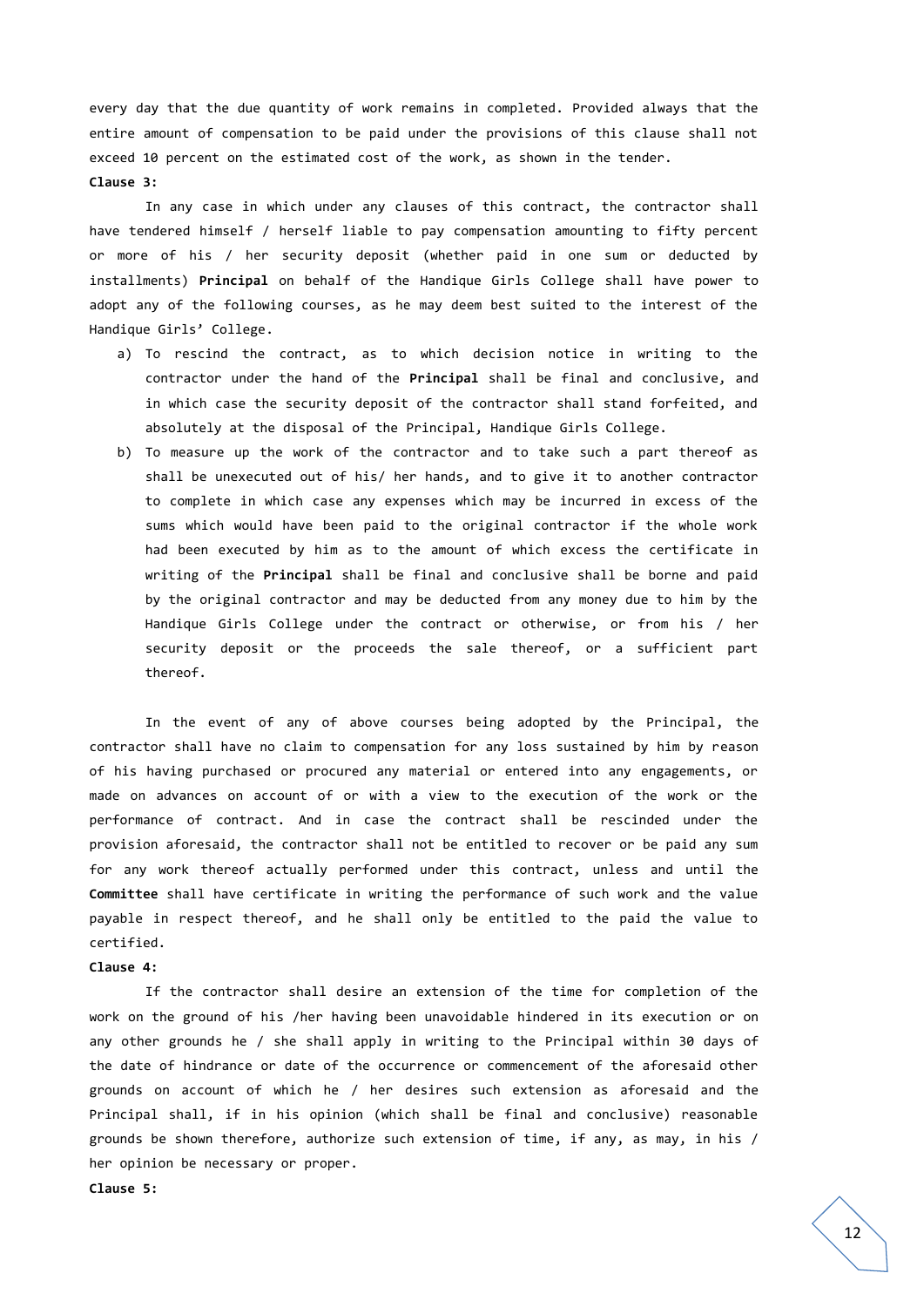The contractor shall give the Principal notice in writing when the work is completed and on receipt so such notice, the **Committee** shall inspect the work and if completed verify the measurement book to this effect. The contractor shall then be furnished with a certificate by the **Committee** of such completion but not such certificate shall be given nor shall the work be considered to be completed until the contractor shall have removed from the premises, on which the work shall be executed all scaffolding, surplus materials and rubbish and shall have cleaned of all dirt from all wood worked doors, windows, walls, floors, or other parts of any structures in, upon, or about which the work has been executed or of which he / she may have had possession for purpose of the execution thereof, if the contractor shall fail to comply with the requirements of this clause as to removal of scaffolding, surplus materials and rubbish and cleaning off dirt on or before the date fixed for the completion of the work

#### **Clause 6:**

No payment shall be made for works estimated to cost less than rupees one thousand, till after the whole of the works shall have been completed and a certificate of completion given. But in the case of works estimated to cost more than rupees one thousand the contractor shall on submitting the bill therefore be entitled to receive a monthly payment proportionate to the part thereof then executed and passed by the **Committee**, whose certificate of such approval and passing of the sum so payable shall be final and conclusive against the contractor. But all such intermediate payments shall be regarded as payments by way of advance against the final payment only and not as payment for work actually done and completed and shall not preclude requiring of bad unsound and imperfect or unskillful work to be removed and taken away and reconstructed, or re-erected, or be considered as an admission of the due performance of the contract, or any part therein any respect or the accruing of any claim nor shall it conclude, determine, or effect in any way the powers of **Committee** under these conditions or any of them as to the final settlement and adjustment of the accounts or otherwise, or in any other way a vary or affect the contract. The final bill shall be submitted by the contractor within one month of the date fixed for completion of the work, in default the Principal may depute Engineering Consultant appointed by the College to verify the such submitted bill and measurement book in actual and ask for certification of the total amount payable, and on the basis of which the decision of the Principal/ Committee in this respect shall be final and conclusive.

#### **Clause 7:**

The contractor shall submit all bills on the printed forms to be had on application at the office the Principal**,** Handique Girls College and the charges in the bills shall always be entered on the rates specified in the tender or in the case of any extra work ordered in pursuance of these conditions, and not mentioned or provided for in the tender, at the rates hereinafter provide for such work. The measurements in detail should be taken in measurement books separately which will be verified by the appointed technical person of the Handique Girls' College or Members of the Committee**.**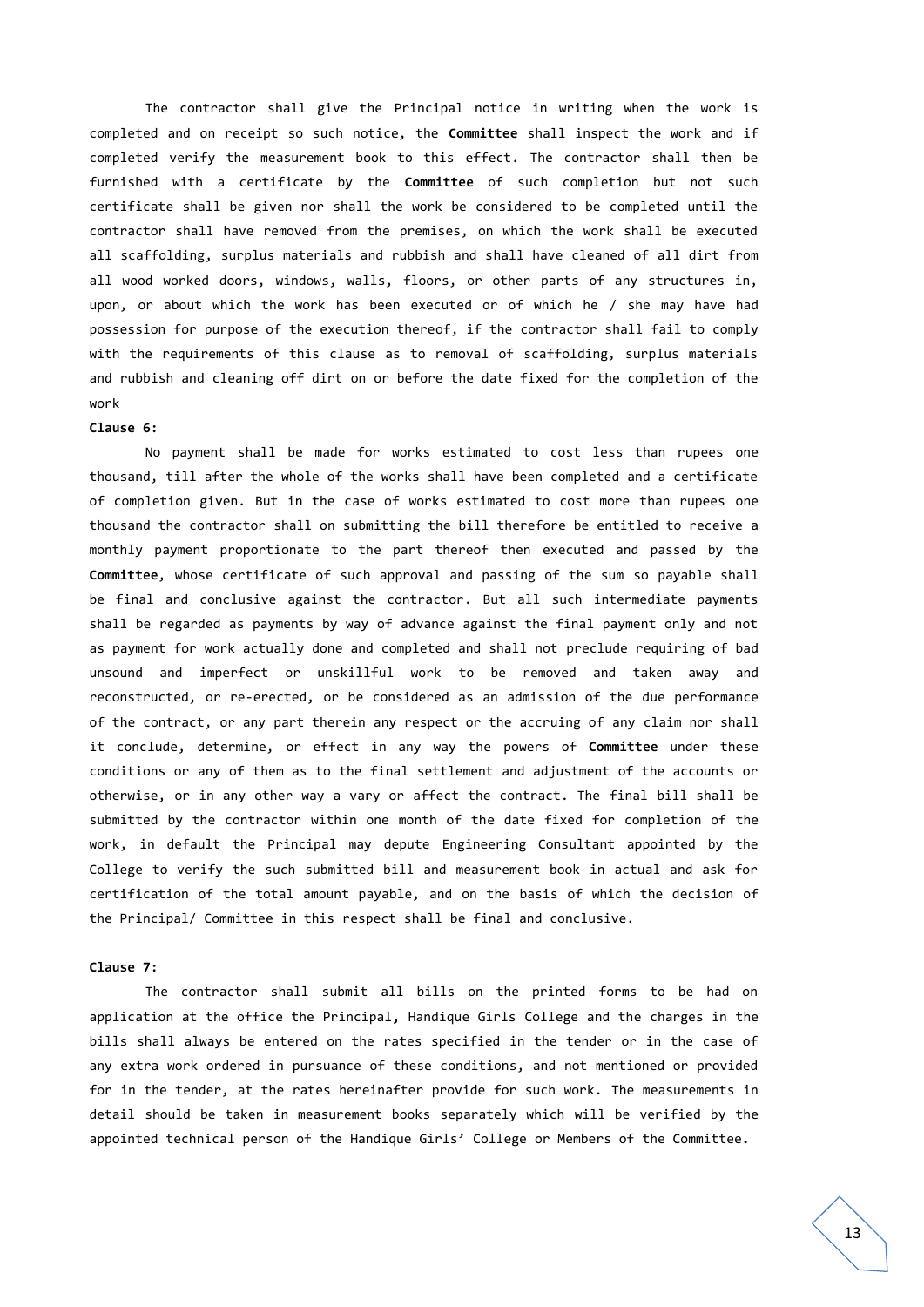#### **Clause 8 :**

The contractor shall execute the whole and every part of the work in the most substantial and workman like manner, both as regards materials and otherwise in every respect in strict accordance with the true intent and meaning of the drawings and specification. The contractor shall also confirm exactly, fully and faithfully to the true intent any meaning of the designs, drawings and instructions in writing relating to the work signed by the **Principal** and lodged in Handique Girls College and to which the contractor shall be entitled to have access at such office or on the site of work for the purpose of inspection during office hours and the contractor shall, if he / she so requires, be entitled at his / her own expense to make or cause to be made copies of the specification, and of all such designs, drawings, and instructions as aforesaid. **Clause 9 :**

The Principal & the Construction & Maintenance Committee shall have power to make any alterations, in, or addition to the original specification, drawings, design and instructions that may appear to him be necessary or advisable during the progress of the work and the contractor shall bound to carry out the work in accordance with any instructions which given to him / her writing and signed by Principal, and such alteration shall not invalided the contract; and any additional work which the contractor may be directed to do in the manner above specified as part of the work shall be carried out by the contractor the same conditions in all respects on which he agreed to do the main work and at the same rates as are specified in the tender for the main work. The time for completion of the work shall be extended in the proportion that the additional work bears to the original contract work and the certificate of the **Committee** shall be final and conclusive as to such proportion. And if the additional work, include any class of work for which no rate is provided in this contract, then such class of work shall be carried out at the rates entered in the schedule of rate of APWD, Govt. of Assam current at the time of execution and if such last mentioned class of work is not entered in the schedule of rates mentioned above, then the contractor shall within seven days of the date of his receipt the order carry out the work inform the Principal the rate which it is his intention charge for such class of work and if the Principal does not agree to this rate he / she shall, by notice in writing, be at liberty to cancel his order to carry out such class work, and arrange to carry it out in such manner as he may consider advisable/ provided always that if the contractor shall commence work or incur any expenditure in regard thereto before the rates have been determined as lastly herein before mentioned then and in such case he / she shall only be entitled, to be paid in respect or the work carried out or expenditure incurred by him prior to the date of the determinations of the rate and aforesaid according to such rate or rates as shall be fixed by the Principal. In the event of a dispute the decision of the Principal and Committee will be final and conclusive.

#### **Clause 10:**

If at any time after the commencement of the work the Handique Girls' College shall for any reason whatsoever not require the whole thereof as specified in the tender to be carried out, the Principal shall give notice in writing of the fact to the contractor who shall have no claim to any payment or compensation whatsoever, on account of any profit or advantage, which he/ she might have derived from the

14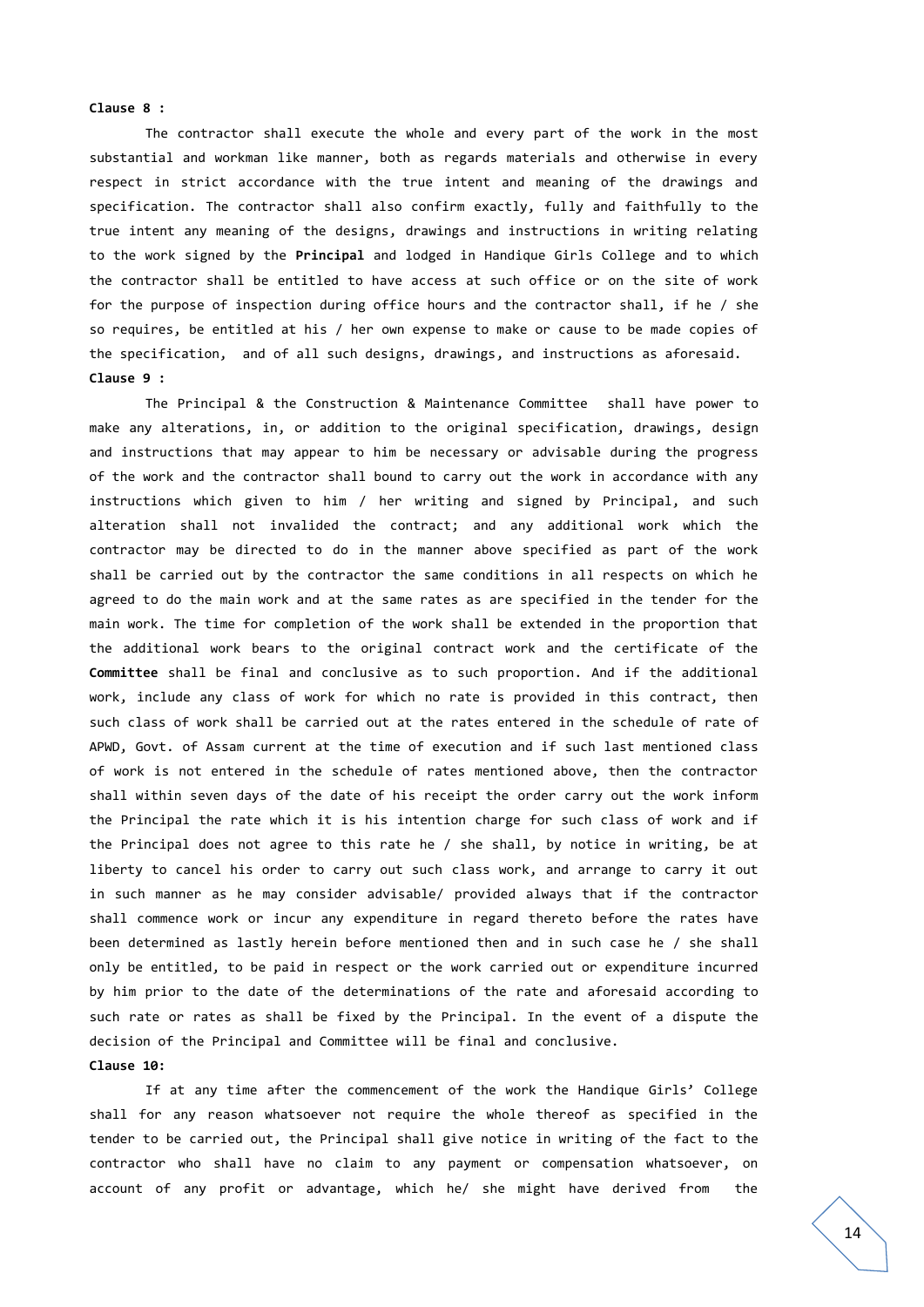execution of the work, in full, but in which he/ she did not derive in consequence of the full amount of the work not having been carried out , neither shall be have any claim for compensation by reason of any alternations having been made in the original specification, drawings, designs and instructions which shall involve any curtailment of the work as originally contemplated.

#### **Clause 11:**

If it shall appear to the Principal / Committee / Engineer, then any work has been executed with unsound, imperfect or unskillful workmanship, or with materials of any inferior description, or that contracted for or otherwise not in accordance with the contract, the contractor shall on demand in writing from the Principal specifying the work, materials or articles complained of notwithstanding that the same may have been inadvertently passes, certified and paid for forthwith rectify or removed and reconstruct the work so specified in whole or in part, as the case may require, or as the case may be remove the materials or article so specified and provide other proper and suitable materials or articles at his own proper charge and cost, and in the event of his failing to do so within a period to be specified by the Principal to his demand aforesaid, then the contractor shall be liable to pay compensation at the rate of one percent, on the amount of the contract for every day not exceeding ten days, while his failure to do so shall continue and in the case of the contractors continued failure over and above the ten days specified above, the Principal may rectify or remove, and re-execute the work or remove and replace with others the materials or articles complained of, as the case may be at the risk and expense in all respects of the contractor.

#### **Clause 12:**

All work under or in course of execution or executed in pursuance of the contract shall at all times be open to the inspection and supervision of the Principal / Committee / Engineer and the contractor at all times during the usual working hours and at all other times at which reasonable notice of the intension of the Principal / Committee / Engineer to visit the works shall have been given to the contractor, either by himself / herself to be present receive orders and instructions, or have a responsible agent duly accredited in writing present for that purpose. Orders given to the contractor's agent shall be considered to have the same force as if they had been given to the contractor himself / herself.

## **Clause 13:**

The contractor shall give not less than five days notice in writing to the **Principal** before covering up or otherwise placing beyond the reach of measurement or inspections any work in order that the same may be inspected or measured, and correct dimension thereof be taken before the same is so covered up or placed beyond the reach if measurement or inspection and shall not cover or place beyond the reach of measurement or inspection, any work without the and if any work shall be covered up or placed beyond the reach measurement or inspection without such notice having been given or consent obtained in writing the same shall be uncovered at the contractor's expense, or in default thereof no payment or allowance shall be made for such work or the materials with which, the same was executed.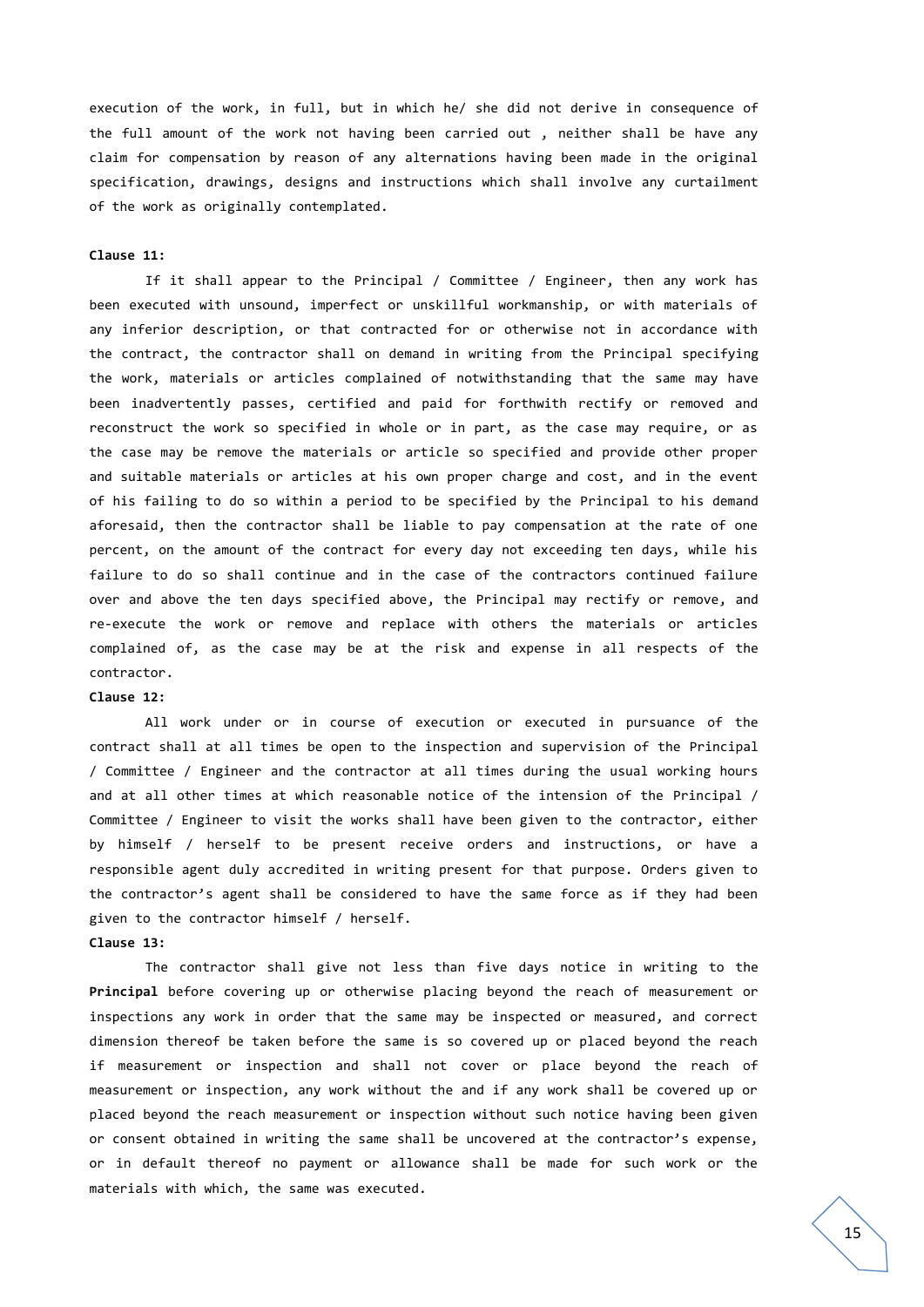#### **Clause 14:**

If the contractor or his work-people or servants, shall break, deface, injure, or destroy any part of a structure in which they may be working or any building, road, fence, road curb, water pipe, cables drains, electric/ Telephone post & wires, trees, enclosure, grass or grass land, or cultivated ground contiguous to the premises on which the work or any part of it is being executed, or if any damage shall happen to the work, while shall happen to the work, progress from any cause whatever or any imperfections become apparent in it within six months after a certificate, final or other, of at completion shall have been given by the Committee and Engineer as aforesaid, the contractor shall make the same good at his own expense, or in default, the Principal may cause the same to be made good by other workmen, and deduct the cost of (of which the certificate of the Committee and Engineer shall be final and conclusive) plus fifteen percent supervision charges from any sums that may be then or at any time thereafter may become due to the contractor or from his security deposits or the proceeds of sale thereof, or of a sufficient portion thereof.

## **Clause 15:**

No female labour shall be employed within the limit of a cantonment and no labour below the age of fourteen years shall be employed on the works. **Clause 16:**

The contractor shall not assign or sub-let without the written approval of Principal. And if the contractor shall assign or sublet his contract attempt so to do, or become insolvent or commence any insolvency proceeding or make any composition with his creditors or attempt so to do, or if any gratuity, gift, loan, perquisite, reward or advantage pecuniary or otherwise, shall either directly or indirectly be given, promised, or offered by the contractor, or any of the servants or agents to any public officer or person in the employ of the Government in any way relating to his office or employment, or if any such officer or person shall become in any way directly or indirectly interested in the contract, the Principal may there upon by notice in writing rescind the contract and the security deposit of the contractor shall thereupon stand forfeited and be absolutely at the disposal of the Handique Girls' College and the same consequences shall ensure as if the contract has been rescinded under clause 3 here of and in addition to contractor shall not be entitled to recover or be paid for any work therefore actually performed under the contract.

#### **Clause 17:**

All works to be executed under the contract shall be executed under the direction and subject to the approval in all respects of the Principal for the time being who shall be entitled to direct at what point or points and in what manner they are to be commenced and from time to time carried on.

#### **Clause 18:**

The contractor shall pay his labours not less than the wages paid for similar work in the neighborhood.

#### **Clause 19:**

In the case of any class of work for which there is no such specification as is mentioned in Rule 1, such work shall be carried out in accordance with the specifications embodied in the Schedule of Rates of APWD, Govt. of Assam and in event of their not being included in the schedule of rates of APWD, Govt. of Assam, then in such case the work shall be carried out in all respect in accordance with the College authority.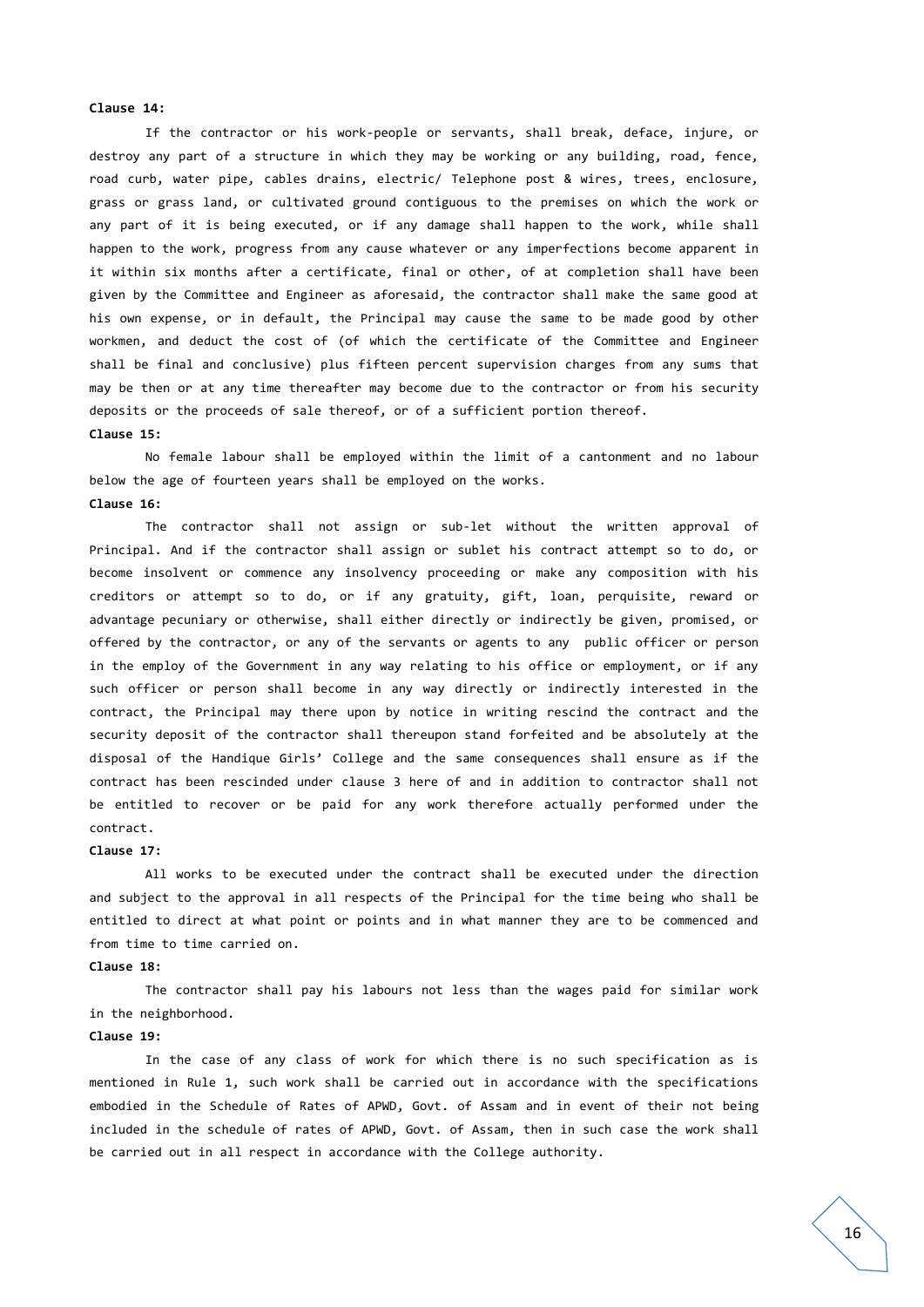### ITEM-WISE TENDER PAPER (A)

## **REPAIR AND RENOVATION WORK IN THE DEPARTMENT OF ASSAMESE, HANDIQUE GIRL'S COLLEGE, DIGHALIPUKURIPAR, PANBAZAR, GUWAHATI-781001**

| S1.<br>No.     | Description of Item                                                                                                                                                                                                                                                                                                                                                                                                                                                                          | Qty    | Units | Rate | Amount in<br>Work | Amount in<br>figure |
|----------------|----------------------------------------------------------------------------------------------------------------------------------------------------------------------------------------------------------------------------------------------------------------------------------------------------------------------------------------------------------------------------------------------------------------------------------------------------------------------------------------------|--------|-------|------|-------------------|---------------------|
| $\mathbf{1}$   | Demolishing the plastering<br>from<br>walls/R.C.C.<br>and<br>P.C.C. members<br>without<br>causing any damage to the<br>wall/ member up to<br>any<br>height including disposal<br>of debris as directed for<br>all levels.                                                                                                                                                                                                                                                                    | 3.00   | CuM   |      |                   |                     |
| $\overline{2}$ | 15 mm thick Cement plaster<br>in single coat on single or<br>half brick wall for interior<br>plastering up to 1st floor<br>including<br>level<br>arises,<br>internal rounded angles, not<br>exceeding 80mm girth and<br>finished even and<br>smooth<br>including curing complete as<br>directed.                                                                                                                                                                                             |        |       |      |                   |                     |
|                | A) On rough side<br>In cement mortar<br>1:4                                                                                                                                                                                                                                                                                                                                                                                                                                                  | 120.00 | Sq M  |      |                   |                     |
|                | B) On fair side<br>In cement mortar<br>1:4                                                                                                                                                                                                                                                                                                                                                                                                                                                   | 120.00 | Sq M  |      |                   |                     |
| 3              | Item no 6.2.2<br>Extra over<br>for providing and mixing<br>water proofing materials in<br>cement mortar in prop as<br>recommended<br>by<br>the<br>manufacturer<br>including<br>curing<br>complete<br>as<br>directed.                                                                                                                                                                                                                                                                         |        |       |      |                   |                     |
|                | i) 15mm thick plaster<br>In cement mortar 1<br>:4                                                                                                                                                                                                                                                                                                                                                                                                                                            | 200.00 | Sq M  |      |                   |                     |
| 4              | for providing<br>Extra<br>and<br>mixing Integral water<br>proofing liquid admixture &<br>plasticiser Conplast X 421<br>of<br>Fosroc Chemicals<br>IC<br>/Rheomac<br>707 of<br>BASF/Dr.<br>Sealkit Normal Plast (Asian<br>Chemicals) @ 100 ml per bag of<br>cement<br>concrete<br>for<br>waterproofing structures like<br>roof slabs, basement, sunken<br>slabs,<br>chajjas, tunnels,<br>water tank etc. as specified<br>directed<br>and<br>by<br>the<br>Department complete at all<br>levels. |        |       |      |                   |                     |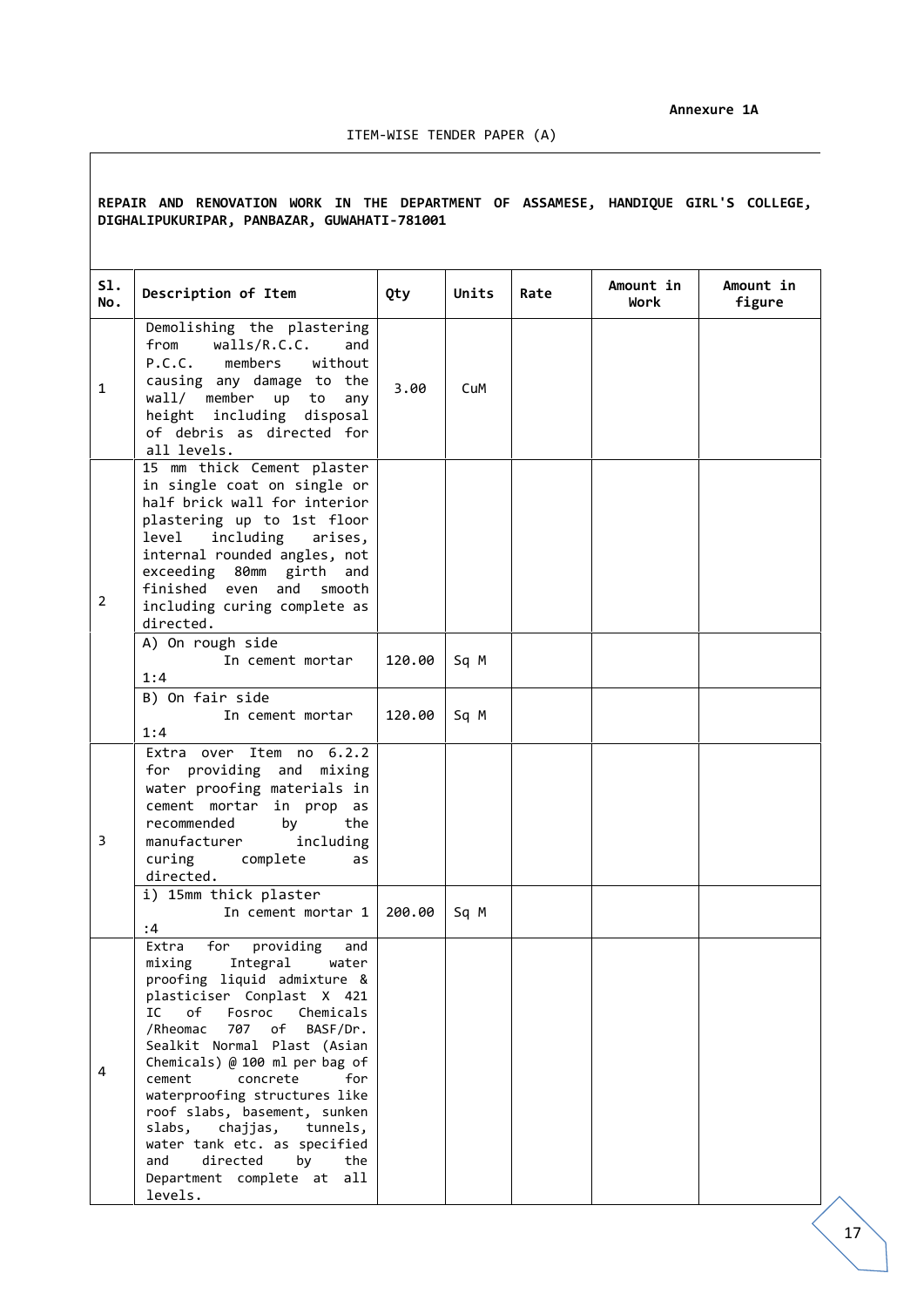|                | B In Plasters/ mortars of<br>proportion:<br>$(i) 1 : 3 (1$ cement: 3<br>coarse sand)                                                                                                                                                                                                                                                                    |        |      |  |  |
|----------------|---------------------------------------------------------------------------------------------------------------------------------------------------------------------------------------------------------------------------------------------------------------------------------------------------------------------------------------------------------|--------|------|--|--|
|                | 1100.00,<br>Add<br>Extra<br>since 4.0 L<br>of<br>waterproofing liquid<br>admixture is needed. Price<br>for 1.0 L is 350.00                                                                                                                                                                                                                              | 6.00   | CuM  |  |  |
| 5              | Dismantling and removing<br>the existing door<br>and<br>frame (chowkath)<br>window<br>both wooden and steel of<br>different sizes<br>without<br>damaging the walls<br>and<br>removing the<br>frame<br>and<br>necessary repairs to the<br>edges of the walls<br>as<br>directed for all levels<br>(i) Area of door/window                                 | 10.00  | Each |  |  |
|                | above $3.00 \text{ m}^2$<br>WHITE/ CHALK WASHING                                                                                                                                                                                                                                                                                                        |        |      |  |  |
| 6              | SURFACE PREPARATION<br>(a)<br>Removing white<br>or<br>colour wash by steel wire<br>brushing anal or scraping,<br>sand papering and preparing<br>wall surface<br>the<br>smooth<br>including necessary repairs<br>to scratches complete,                                                                                                                  | 200.00 | SqM  |  |  |
| $\overline{7}$ | CEMENT PAINT & PRIMER<br>a) Applying one coat of<br>cement primer of approved<br>brand and manufacture<br>on<br>wail<br>surface<br>after<br>new<br>thoroughly brooming<br>the<br>surfaces free from mortar<br>droppings and other foreign<br>matter<br>and<br>including<br>preparing the surface even<br>and sand papered smooth.                       | 230.00 | SqM  |  |  |
|                | PLASTER OF PARIS and<br>WALL<br><b>PUTTY</b>                                                                                                                                                                                                                                                                                                            |        |      |  |  |
| 8              | Providing<br>two<br>coats<br>of<br>Birla White Wall Care Putty<br>White<br>Resistant<br>(Water<br>Cement<br>based<br>for<br>putty<br>concrete/ mortar walls and<br>ceiling both internal and<br>external) after<br>removing<br>loosely<br>all<br>adhering<br>from<br>the<br>material<br>wall<br>surface with the help of<br>emery stone, putty blade or |        |      |  |  |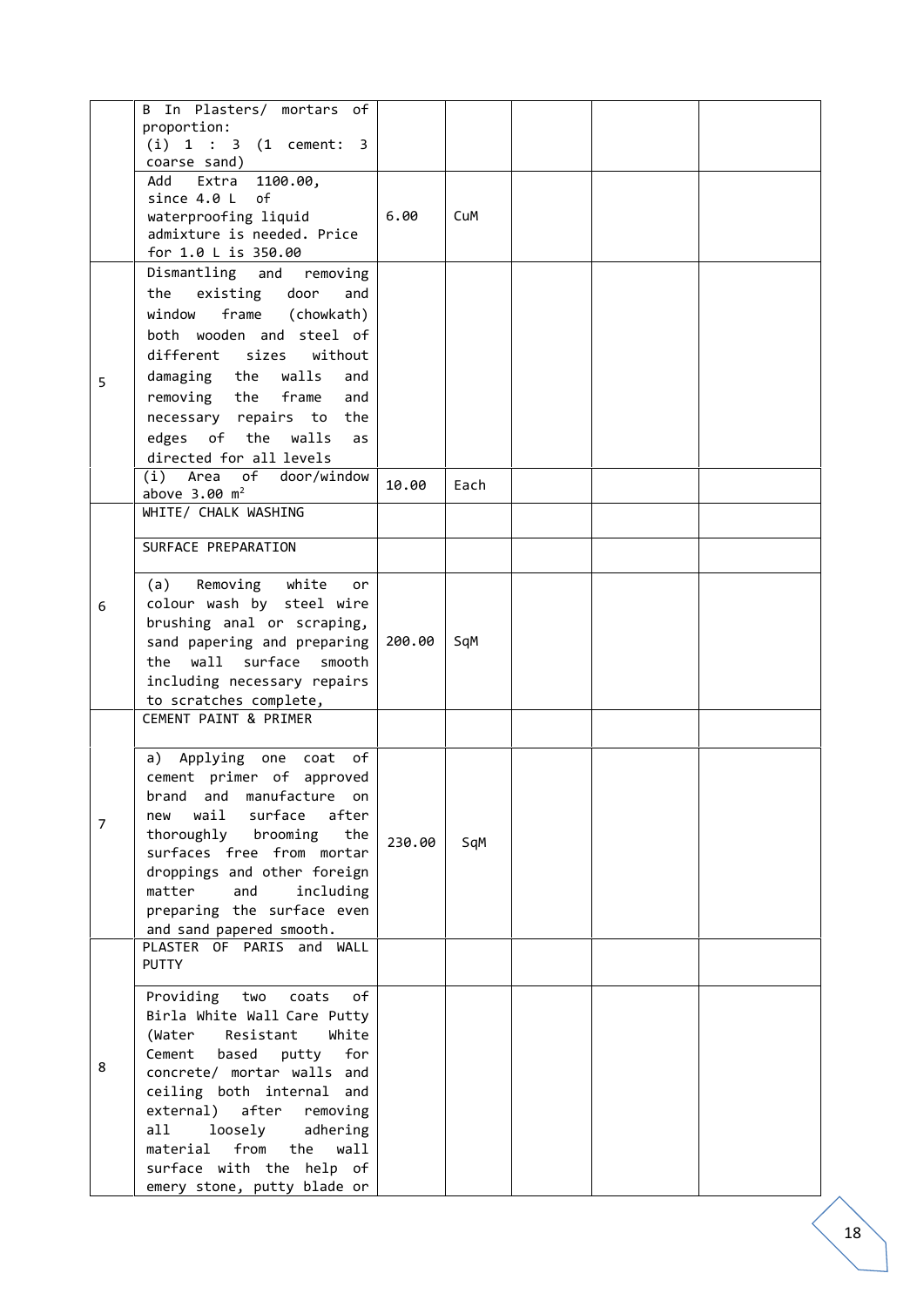|    | wire brush and moistening      |        |     |  |  |
|----|--------------------------------|--------|-----|--|--|
|    |                                |        |     |  |  |
|    | the wall with sufficient       |        |     |  |  |
|    | quantity of clean water as     |        |     |  |  |
|    | specified and directed by      |        |     |  |  |
|    |                                |        |     |  |  |
|    | the<br>department. (Total      |        |     |  |  |
|    | thickness of two coats is      |        |     |  |  |
|    | maximum 1.5mm)                 |        |     |  |  |
|    |                                |        |     |  |  |
|    | (i) Thickness = $1.5$ mm thick | 440.00 | SqM |  |  |
|    | WALL PAINTING                  |        |     |  |  |
|    |                                |        |     |  |  |
|    |                                |        |     |  |  |
|    | Wall painting (two             |        |     |  |  |
|    | coats) with Plastic            |        |     |  |  |
|    | emulsion paint of              |        |     |  |  |
|    |                                |        |     |  |  |
|    | approved brand and             |        |     |  |  |
|    | manufacture (Asian paint/      |        |     |  |  |
|    | Berger paint/ ICI paint/ J &   |        |     |  |  |
|    | N paint/ Nerolac) on new       |        |     |  |  |
|    | surface to give an even        |        |     |  |  |
| 9  |                                |        |     |  |  |
|    | after<br>shade<br>thoroughly   |        |     |  |  |
|    | brushing the surfaces free     |        |     |  |  |
|    | from mortar droppings and      |        |     |  |  |
|    | other foreign matter and       |        |     |  |  |
|    | sand papered smooth.           |        |     |  |  |
|    |                                |        |     |  |  |
|    | (a). Plastic Emulsion Paint    |        |     |  |  |
|    | brand and manufacture (Asian   |        |     |  |  |
|    | paint/ Berger                  | 230.00 | SqM |  |  |
|    | paint/ ICI paint/ J &          |        |     |  |  |
|    | N paint/ Nerolac)              |        |     |  |  |
|    |                                |        |     |  |  |
|    | EXTERIOR PAINTS / COATINGS     |        |     |  |  |
|    |                                |        |     |  |  |
|    | self-priming<br>Applying one   |        |     |  |  |
|    |                                |        |     |  |  |
|    | coat of acrylic emulsion       |        |     |  |  |
|    | paint of approved brand,       |        |     |  |  |
|    | thinning by adding water as    |        |     |  |  |
|    | per the specification of       |        |     |  |  |
|    |                                |        |     |  |  |
|    | manufacturer over<br>freshly   |        |     |  |  |
|    | plastered wall surface after   |        |     |  |  |
| 10 | thoroughly brooming<br>the     |        |     |  |  |
|    | surfaces free from mortar      |        |     |  |  |
|    |                                |        |     |  |  |
|    | droppings and other foreign    |        |     |  |  |
|    | matter<br>and<br>including     |        |     |  |  |
|    | preparing the surface even     |        |     |  |  |
|    | and sand papered smooth as     |        |     |  |  |
|    | specified and directed by      |        |     |  |  |
|    | the department.                |        |     |  |  |
|    |                                |        |     |  |  |
|    | c) Asian paint/Berger paint    |        |     |  |  |
|    | /ICI paint J & N Faint/        | 190.00 | SqM |  |  |
|    | Nerolac                        |        |     |  |  |
|    | Finishing wall<br>with<br>two  |        |     |  |  |
|    |                                |        |     |  |  |
|    | coats of acrylic emulsion      |        |     |  |  |
|    | exterior paint of approved     |        |     |  |  |
|    | brand of required shade,       |        |     |  |  |
|    | thinning by adding water as    |        |     |  |  |
|    | per the specification of       |        |     |  |  |
|    |                                |        |     |  |  |
| 11 | manufacture<br>after           |        |     |  |  |
|    | thoroughly<br>blooming<br>the  |        |     |  |  |
|    | surfaces to remove all dirt    |        |     |  |  |
|    | of<br>and<br>remains<br>loose  |        |     |  |  |
|    | materials<br>powdered<br>as    |        |     |  |  |
|    |                                |        |     |  |  |
|    | specified and directed by      |        |     |  |  |
|    | the department.                |        |     |  |  |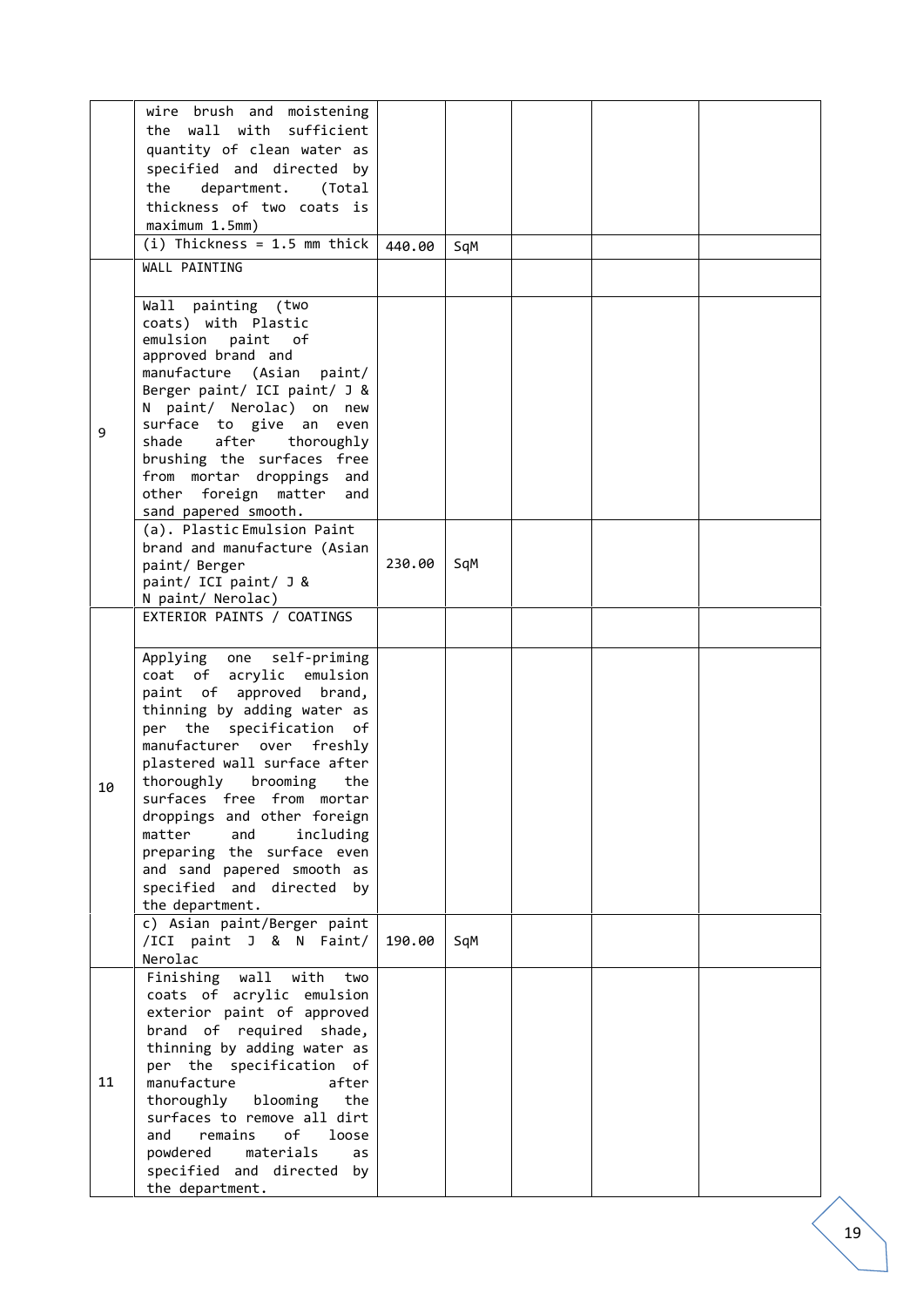|    | c) Asian paint/Berger paint<br>/ICI paint J & N Faint/<br>Nerolac                                                                                                                                                                                                                                                                                                                                                       | 190.00 | SqM |  |  |
|----|-------------------------------------------------------------------------------------------------------------------------------------------------------------------------------------------------------------------------------------------------------------------------------------------------------------------------------------------------------------------------------------------------------------------------|--------|-----|--|--|
|    | PAINTING<br><b>ON</b><br><b>STEEL</b><br>METAL SURFACE                                                                                                                                                                                                                                                                                                                                                                  |        |     |  |  |
| 12 | Applying primary coat over<br>new steel and other metal<br>surface over 100m in width<br>or girth after preparing the<br>thoroughly<br>surface<br>by<br>cleansing oil, grease, dirt<br>other foreign matter<br>and<br>with<br>wire<br>scoured<br>and<br>brushes, fine steels, wood<br>scrapers and sand paper.                                                                                                          |        |     |  |  |
|    | a). With ready mixed "red-<br>lead/ red oxide" primer.                                                                                                                                                                                                                                                                                                                                                                  | 40.00  | SqM |  |  |
| 13 | Painting<br>two<br>coats<br>(excluding priming coat) on<br>new steel and other metal<br>surface with enamel paint<br>of<br>approved<br>brand<br>and<br>manufacture(Asian<br>paint/<br>Berger paint/ ICI paint/ J<br>& N paint/ Nerolac) to give<br>even<br>shade<br>including<br>an<br>cleaning the surface of all<br>dirt,<br>dust<br>and<br>other<br>foreign matter.<br>(i) Surfaces over 100mm in<br>width or girth. |        |     |  |  |
|    | a). General purpose (Asian<br>paint/ Burger paint/ ICI<br>paint/ J & N paint/<br>Nerolac).                                                                                                                                                                                                                                                                                                                              | 40.00  | SqM |  |  |

(Rupees…………………………………………………………………………………)

Full Signature of the Contactor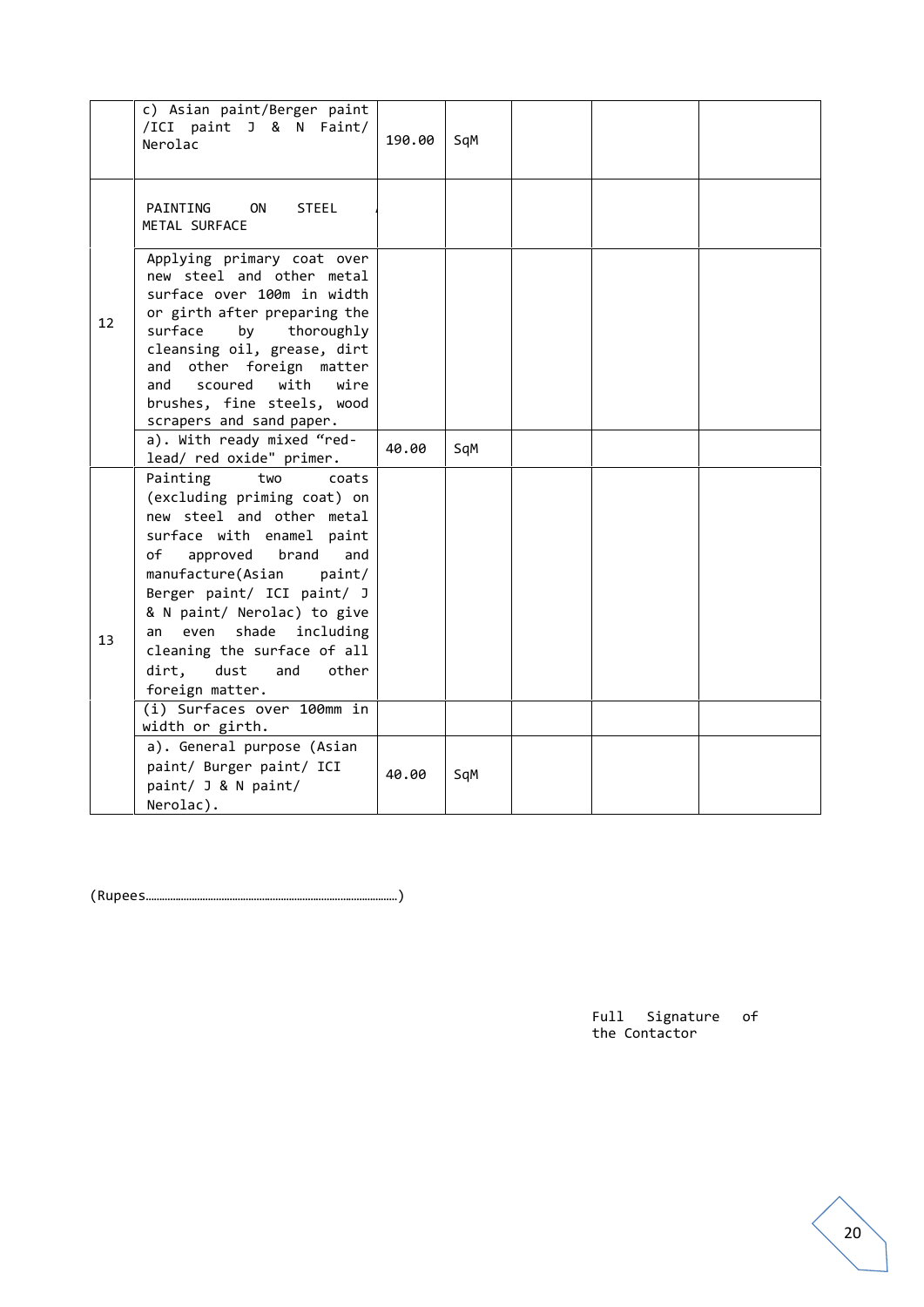#### **REPAIR AND RENOVATION WORK IN THE DEPARTMENT OF HOME SCIENCE, HANDIQUE GIRL'S COLLEGE, DIGHALIPUKURIPAR, PANBAZAR, GUWAHATI-781001**

| 51.<br>No.     | Description of Item                                                                                                                                                                                                                                                                                                                                                              | Qty              | Units      | Rate | Amount in<br>Work | Amount in<br>figure |
|----------------|----------------------------------------------------------------------------------------------------------------------------------------------------------------------------------------------------------------------------------------------------------------------------------------------------------------------------------------------------------------------------------|------------------|------------|------|-------------------|---------------------|
| $\mathbf{1}$   | Demolishing the plastering<br>from<br>walls/R.C.C.<br>and<br>P.C.C.<br>members<br>without<br>causing any damage to the<br>wall/ member up to<br>any<br>height including disposal<br>of debris as directed for<br>all levels.                                                                                                                                                     | 4.20             | CuM        |      |                   |                     |
| $\overline{2}$ | 15 mm thick Cement plaster<br>in single coat on single or<br>half brick wall for interior<br>plastering up to 1st floor<br>including arises,<br>level<br>internal rounded angles, not<br>exceeding 80mm girth and<br>finished even and<br>smooth<br>including curing complete as<br>directed.<br>A) On rough side                                                                |                  |            |      |                   |                     |
|                | In cement mortar 1<br>:4<br>B) On fair side<br>In cement mortar 1<br>:4                                                                                                                                                                                                                                                                                                          | 126.96<br>126.96 | SqM<br>SqM |      |                   |                     |
| 3              | Extra over Item no 6.2.2<br>for providing and mixing<br>water proofing materials in<br>cement mortar in prop as<br>recommended<br>by<br>the<br>manufacturer<br>including<br>curing<br>complete<br>as<br>directed.                                                                                                                                                                |                  |            |      |                   |                     |
|                | i) 15mm thick plaster<br>In cement mortar 1<br>:4                                                                                                                                                                                                                                                                                                                                | 253.92           | SqM        |      |                   |                     |
| 4              | for<br>providing<br>Extra<br>and<br>mixing Integral water<br>proofing liquid admixture &<br>plasticiser Conplast X 421<br>of<br>IC<br>Fosroc<br>Chemicals<br>/Rheomac<br>707 of BASF/Dr.<br>Sealkit Normal Plast (Asian<br>Chemicals) @ 100 ml per bag<br>of cement concrete<br>for<br>waterproofing<br>structures<br>like roof slabs, basement,<br>slabs,<br>sunken<br>chajjas, |                  |            |      |                   |                     |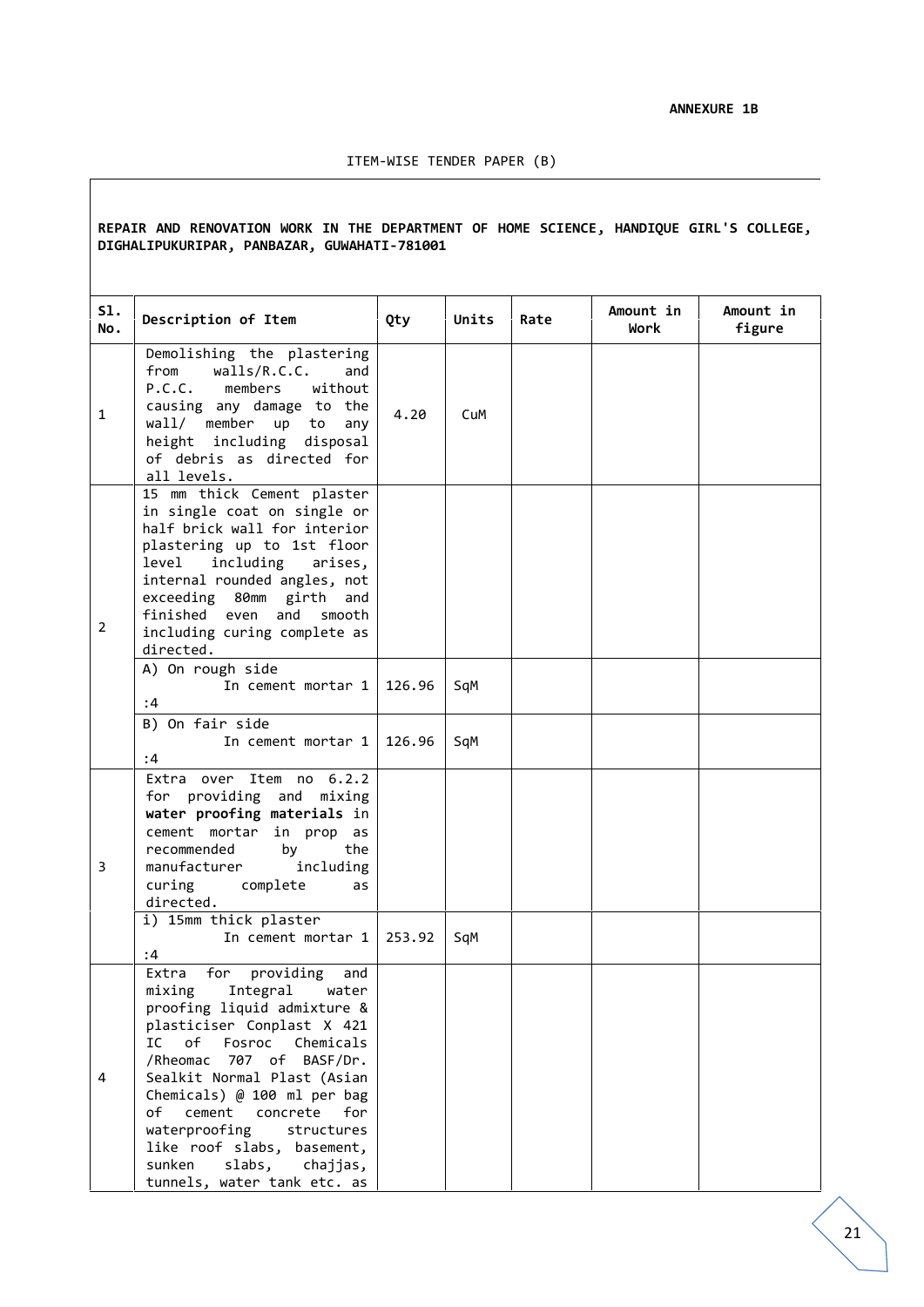|                | specified and directed<br>by<br>the Department complete at   |        |      |  |  |
|----------------|--------------------------------------------------------------|--------|------|--|--|
|                | all levels.<br>B In Plasters/ mortars of                     |        |      |  |  |
|                | proportion:                                                  |        |      |  |  |
|                | $(i) 1 : 3 (1$ cement: 3<br>coarse sand)                     |        |      |  |  |
|                | Extra, since Price<br>Add                                    | 6.00   | CuM  |  |  |
|                | for 1.0 L is 350.00                                          |        |      |  |  |
|                | Dismantling and<br>removing<br>existing door<br>the<br>and   |        |      |  |  |
|                | frame (chowkath)<br>window                                   |        |      |  |  |
|                | both wooden and steel of                                     |        |      |  |  |
|                | without<br>different sizes                                   |        |      |  |  |
| 5              | damaging the<br>walls<br>and<br>removing the<br>frame<br>and |        |      |  |  |
|                | necessary repairs to the                                     |        |      |  |  |
|                | edges of the walls<br>as                                     |        |      |  |  |
|                | directed for all levels<br>Area<br>of<br>door/window<br>(i)  |        |      |  |  |
|                | above $3.00 \text{ m}^2$                                     | 8.00   | Each |  |  |
|                | WHITE/ CHALK WASHING                                         |        |      |  |  |
|                | SURFACE PREPARATION                                          |        |      |  |  |
|                | Removing white<br>(a)<br>or                                  |        |      |  |  |
| 6              | colour wash by steel wire<br>brushing anal or scraping,      |        |      |  |  |
|                | sand papering and preparing                                  | 180.00 | SqM  |  |  |
|                | surface<br>the<br>wall<br>smooth                             |        |      |  |  |
|                | including necessary repairs<br>to scratches complete,        |        |      |  |  |
|                | CEMENT PAINT & PRIMER                                        |        |      |  |  |
|                | a) Applying one coat of                                      |        |      |  |  |
|                | cement primer of approved                                    |        |      |  |  |
|                | brand and manufacture on<br>wail<br>surface after<br>new     |        |      |  |  |
| $\overline{7}$ | thoroughly brooming the                                      | 253.92 |      |  |  |
|                | surfaces free from mortar                                    |        | SqM  |  |  |
|                | droppings and other foreign<br>matter and<br>including       |        |      |  |  |
|                | preparing the surface even                                   |        |      |  |  |
|                | and sand papered smooth.<br>PLASTER OF PARIS & WALL          |        |      |  |  |
|                | <b>PUTTY</b>                                                 |        |      |  |  |
|                | Providing two coats of                                       |        |      |  |  |
|                | Birla White Wall Care Putty                                  |        |      |  |  |
| 8              | (Water<br>Resistant<br>White<br>Cement based<br>putty<br>for |        |      |  |  |
|                | concrete/ mortar walls and                                   |        |      |  |  |
|                | ceiling both internal and<br>external) after removing        |        |      |  |  |
|                | loosely adhering<br>all                                      |        |      |  |  |
|                | from the<br>wall<br>material                                 |        |      |  |  |
|                | surface with the help of                                     |        |      |  |  |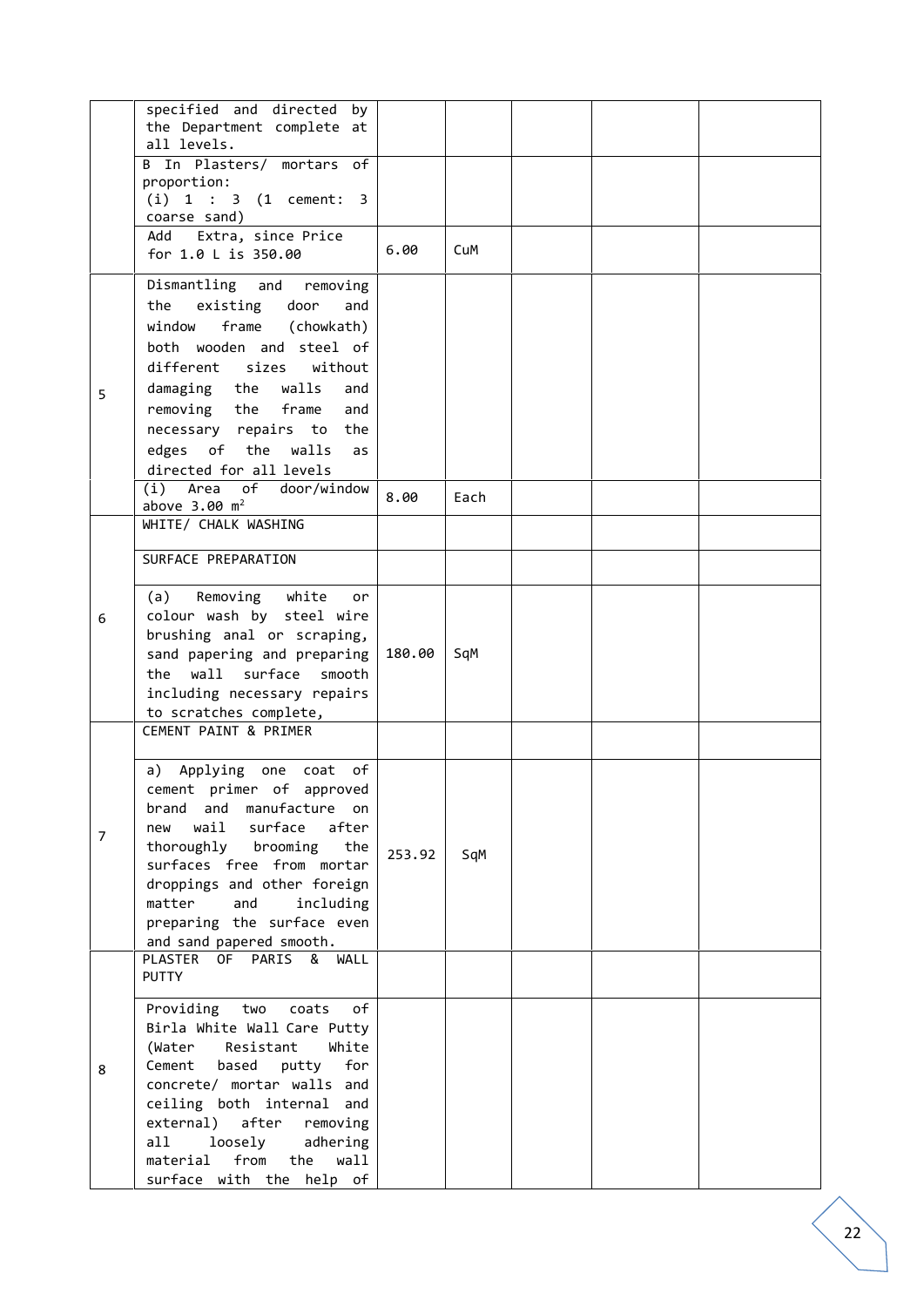|    | emery stone, putty blade or<br>wire brush and moistening<br>the wall with sufficient<br>quantity of clean water as<br>specified and directed by<br>department. (Total<br>the<br>thickness of two coats is<br>maximum 1.5mm)<br>$(i)$ Thickness = 1.5 mm thick<br>WALL PAINTING                                                                                                                                                                                                                                   | 300.00 | SqM |  |  |
|----|------------------------------------------------------------------------------------------------------------------------------------------------------------------------------------------------------------------------------------------------------------------------------------------------------------------------------------------------------------------------------------------------------------------------------------------------------------------------------------------------------------------|--------|-----|--|--|
| 9  | Wall painting (two coats)<br>with Plastic emulsion paint<br>approved<br>brand<br>of<br>and<br>manufacture (Asian<br>paint/<br>Berger paint/ ICI paint/ J &<br>N paint/ Nerolac) on new<br>surface to give an even<br>after<br>thoroughly<br>shade<br>brushing the surfaces free<br>from mortar droppings and<br>foreign matter<br>other<br>and<br>sand papered smooth.                                                                                                                                           |        |     |  |  |
|    | (a). Plastic Emulsion Paint<br>brand and manufacture (Asian<br>paint/ Berger<br>paint/ ICI paint/ J &<br>N paint/ Nerolac)<br>EXTERIOR PAINTS / COATINGS                                                                                                                                                                                                                                                                                                                                                         | 300.00 | SqM |  |  |
| 10 | self-priming<br>Applying one<br>coat of acrylic emulsion<br>paint of approved brand,<br>thinning by adding water as<br>per the specification of<br>manufacturer over<br>freshly<br>plastered wall surface after<br>thoroughly brooming<br>the<br>surfaces free from mortar<br>droppings and other foreign<br>matter<br>and<br>including<br>preparing the surface even<br>and sand papered smooth as<br>specified and directed<br>by<br>the department.<br>c) Asian paint/Berger paint<br>/ICI paint J & N Faint/ | 130.00 | SqM |  |  |
| 11 | Nerolac<br>Finishing wall<br>with<br>two<br>coats of acrylic emulsion<br>exterior paint of approved<br>brand of required shade,<br>thinning by adding water as<br>per the specification of<br>manufacture<br>after<br>thoroughly blooming<br>the<br>surfaces to remove all dirt<br>and<br>remains<br>оf<br>loose<br>powdered<br>materials<br>as<br>specified and directed by<br>the department.                                                                                                                  |        |     |  |  |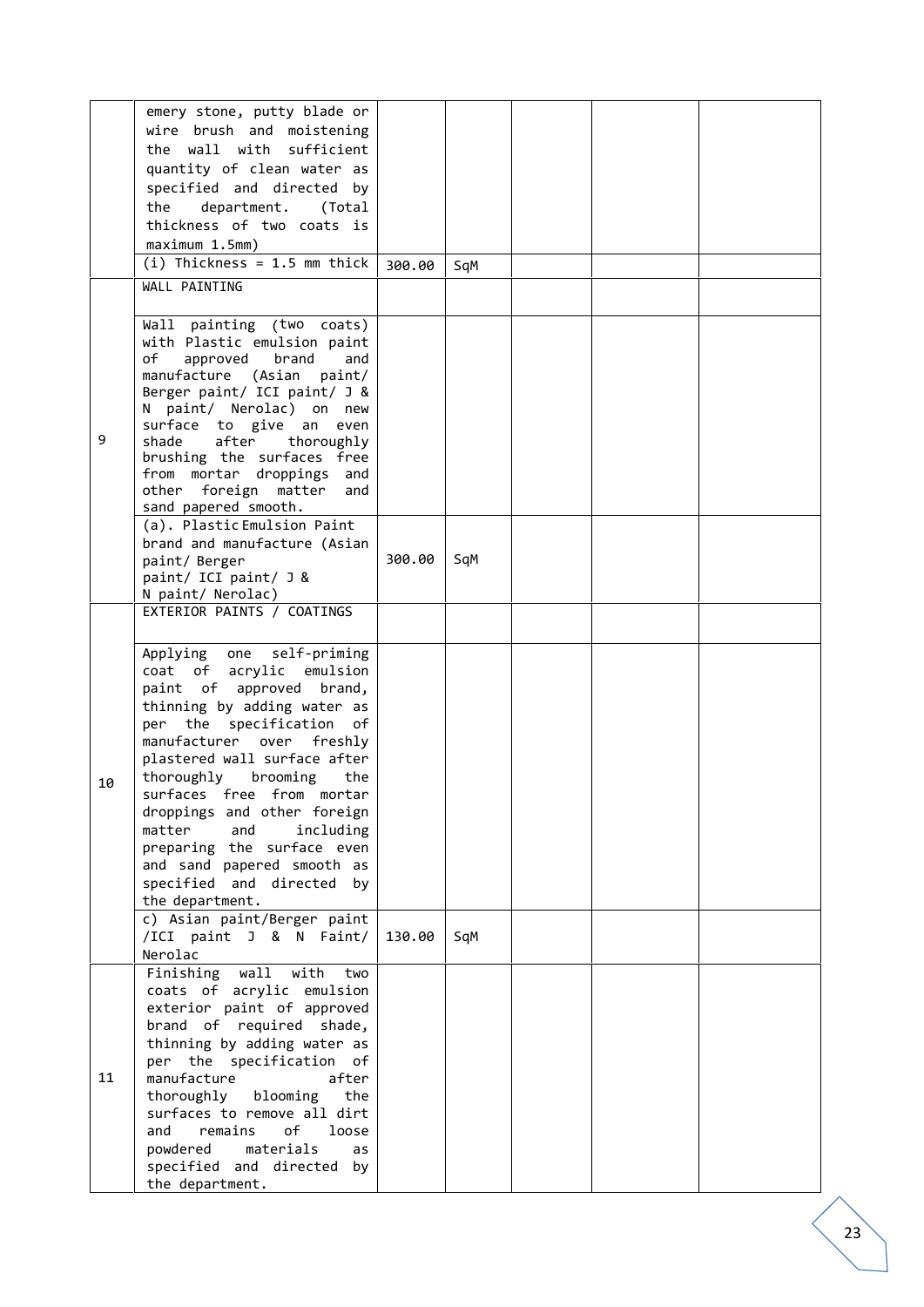|                   | c) Asian paint/Berger paint<br>/ICI paint J & N Faint/<br>Nerolac                                                                                                                                                                                                                                                                                                                                                                                                                                                                         | 130.00 | SqM |  |  |
|-------------------|-------------------------------------------------------------------------------------------------------------------------------------------------------------------------------------------------------------------------------------------------------------------------------------------------------------------------------------------------------------------------------------------------------------------------------------------------------------------------------------------------------------------------------------------|--------|-----|--|--|
|                   | PAINTING<br>ON<br>WOOD AND<br><b>WOOD BASED SURFACES</b>                                                                                                                                                                                                                                                                                                                                                                                                                                                                                  |        |     |  |  |
| $12 \overline{ }$ | Removing old<br>paint<br>or<br>polish from wood and wood<br>base surfaces with paint<br>remover of approved brand<br>and manufacture<br>and<br>making the surface even.                                                                                                                                                                                                                                                                                                                                                                   | 30.00  | SqM |  |  |
| 13                | Painting<br>two<br>coats<br>(excluding priming coat) on<br>new wood and wood<br>based<br>surface with enamel paint of<br>approved<br>brand<br>and<br>manufacture Asian<br>paint/<br>Berger paint/ ICI paint/ J<br>& N paint/ Nerolac) to give<br>even shade including<br>an<br>cleaning the surfaces of<br>all dirt, dust and other<br>foreign<br>matter<br>sand<br>papering and stopping.<br>(i) Surfaces over 100mm in<br>width or girth.<br>a). General purpose (Asian<br>paint/ Burger paint/ ICI<br>paint/ J & N paint/<br>Nerolac). | 30.00  | SqM |  |  |

(Rupees…………………………………………………………………………………)

Full Signature of the Contactor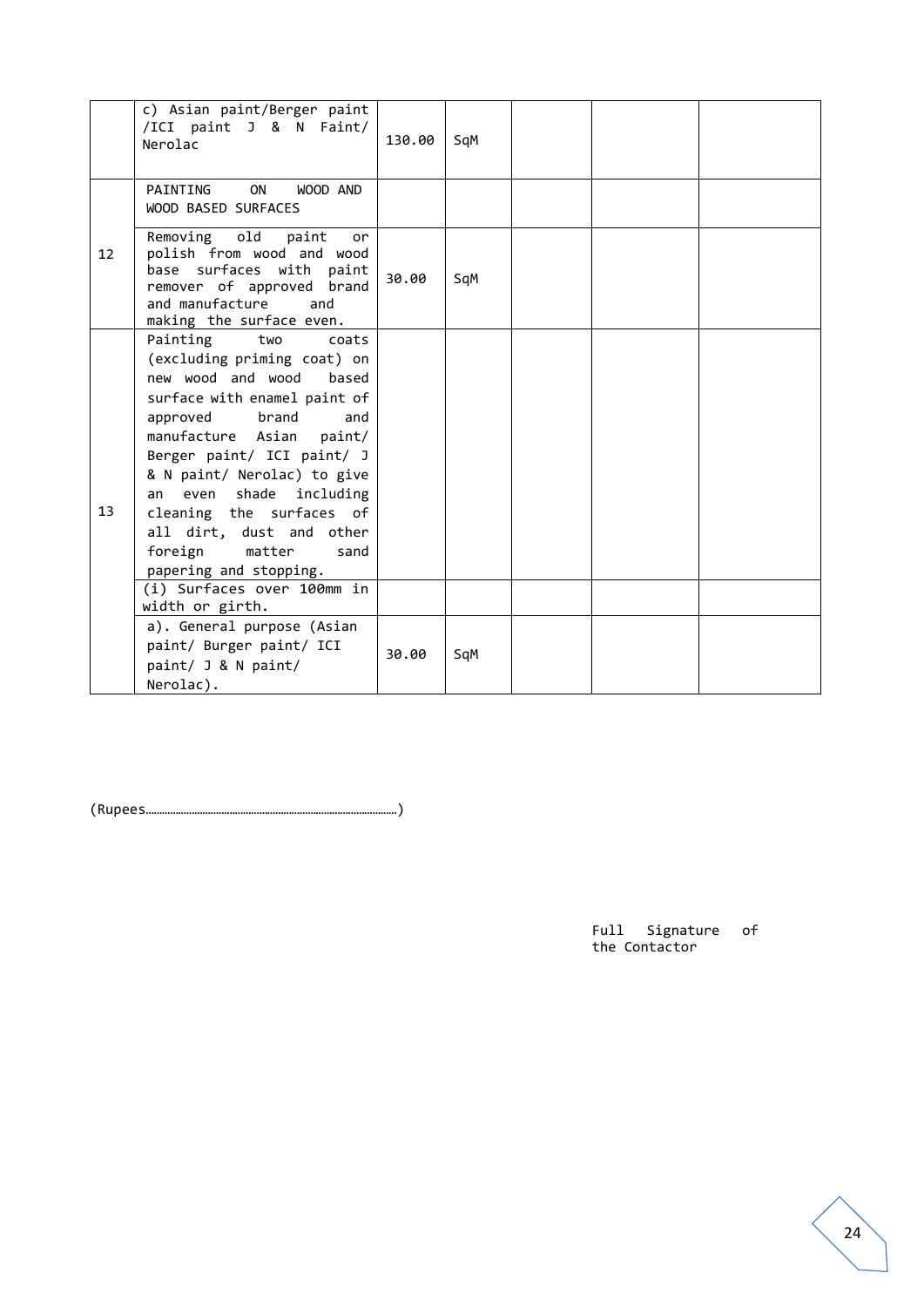**CONSTRUCTION OF COMPOUND DRAIN AND PATHWAY , HANDIQUE GIRL'S COLLEGE, DIGHALIPUKURIPAR, PANBAZAR, GUWAHATI-781001**

| 51.<br>No.     | Description of Item                                                                                                                                                                                                                                                                                                                                                                                                                                                                                                                                                                                                                                          | Qty   | Units | Rate | Amount in<br>Work | Amount in<br>figure |
|----------------|--------------------------------------------------------------------------------------------------------------------------------------------------------------------------------------------------------------------------------------------------------------------------------------------------------------------------------------------------------------------------------------------------------------------------------------------------------------------------------------------------------------------------------------------------------------------------------------------------------------------------------------------------------------|-------|-------|------|-------------------|---------------------|
|                | EARTHWORK IN EXCAVATION                                                                                                                                                                                                                                                                                                                                                                                                                                                                                                                                                                                                                                      |       |       |      |                   |                     |
| $\mathbf{1}$   | Earthwork in excavation for<br>foundation trenches of walls,<br>retaining walls footings of<br>steps, septic tank<br>column,<br>including<br>refilling<br>etc.<br>(return filling) the quantity<br>as necessary after completion<br>of work, breaking clods in<br>dressing,<br>return<br>filling,<br>watering and ramming etc. and<br>removal of surplus earth with<br>all lead and lifts as directed<br>and specified in the following<br>classification<br>of<br>soils<br>including bailing out water<br>where necessary as directed<br>and specified<br>$(A)$ Up to a depth of 2.00m<br>below<br>the<br>existing<br>ground level.<br>(a) In ordinary soil | 84.08 | CuM   |      |                   |                     |
|                | PLAIN CEMENT CONCRETE WORKS                                                                                                                                                                                                                                                                                                                                                                                                                                                                                                                                                                                                                                  |       |       |      |                   |                     |
| $\overline{2}$ | Plain cement concrete works<br>with coarse<br>оf<br>aggregate<br>sizes<br>13mm<br>to<br>32mm<br>in<br>foundation<br>bed for footing<br>walls, brick<br>works<br>steps,<br>etc.<br>directed<br>as<br>and<br>specified including dewatering<br>if<br>necessary,<br>and<br>curing<br>complete (shuttering<br>where<br>shall be measured<br>necessary<br>and paid separately).                                                                                                                                                                                                                                                                                   |       |       |      |                   |                     |
|                | (a) In prop 1cement: 3 sand:<br>6 coarse aggregate by volume                                                                                                                                                                                                                                                                                                                                                                                                                                                                                                                                                                                                 | 15.24 | CuM   |      |                   |                     |
| 3              | REINFORCED<br><b>CEMENT</b><br>CONCRETE<br><b>WORKS</b><br>Providing<br>and<br>laying<br>plain/reinforced<br>cement<br>concrete works cement coarse<br>sand & 20mm down graded stone<br>aggregate including dewatering<br>if<br>necessary,<br>and<br>curing                                                                                                                                                                                                                                                                                                                                                                                                  |       |       |      |                   |                     |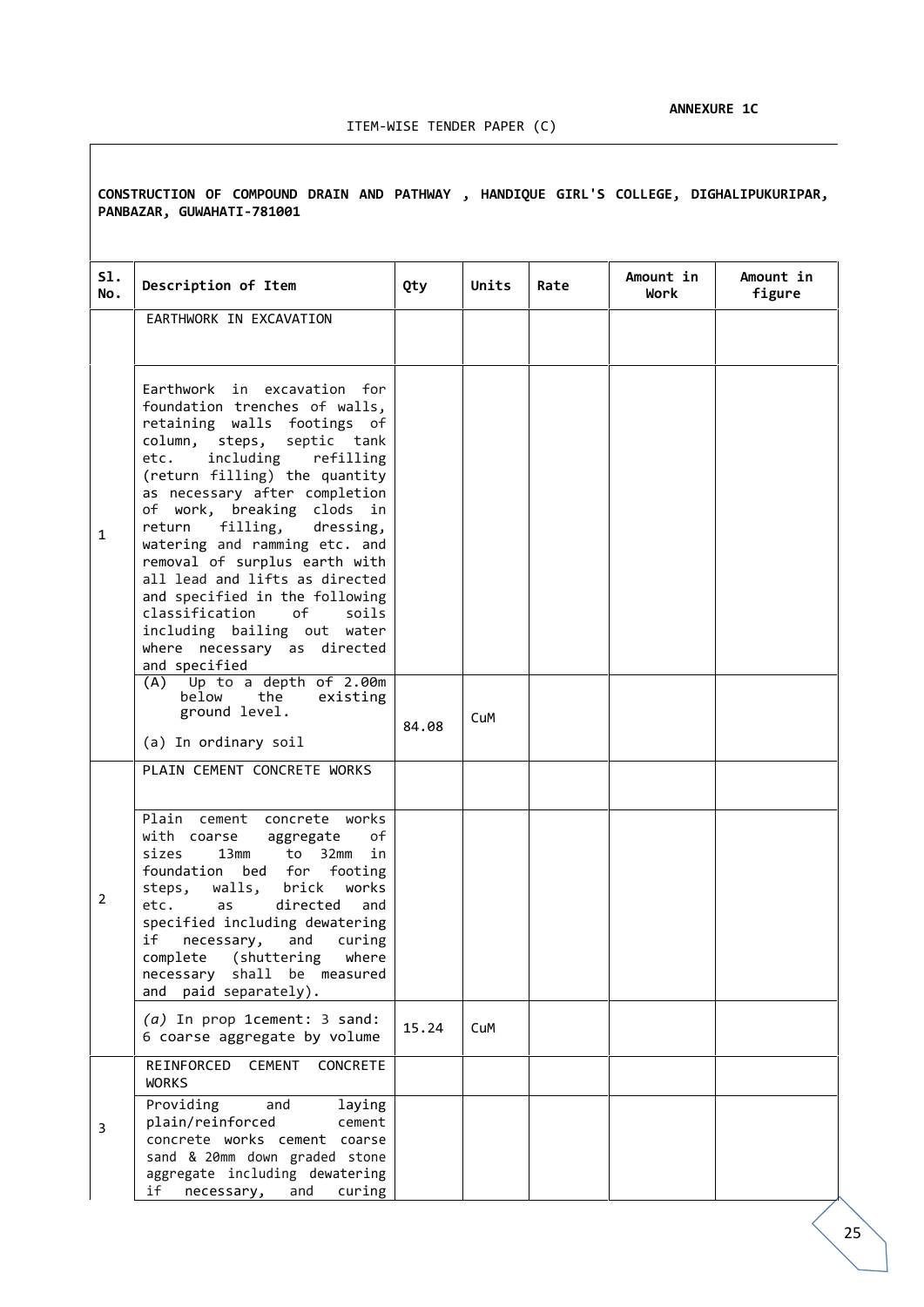|   | complete but excluding cost<br>of<br>form<br>work<br>and<br>reinforcement for reinforced<br>cement concrete work (form<br>work and reinforcement will<br>be<br>measured<br>paid<br>and<br>separately)<br>(I) Using Mixer Machine                                                                                |        |     |  |  |
|---|-----------------------------------------------------------------------------------------------------------------------------------------------------------------------------------------------------------------------------------------------------------------------------------------------------------------|--------|-----|--|--|
|   | (A) In substructure up to<br>plinth level                                                                                                                                                                                                                                                                       |        |     |  |  |
|   | Foundation, footing, columns<br>with base tie and plinth<br>beam, pile cap, base slab,<br>retaining walls, walls of<br>septic tank, inspection pit<br>and the like and other works<br>not less than 100mm thick up<br>to plinth level.                                                                          |        |     |  |  |
|   | N) Without using admixture,<br>plasticiser                                                                                                                                                                                                                                                                      |        |     |  |  |
|   | b) M20 grade concrete or<br>Prop. 1:1.5:3                                                                                                                                                                                                                                                                       | 2.98   | CuM |  |  |
|   | MASONARY WORKS                                                                                                                                                                                                                                                                                                  |        |     |  |  |
| 4 | Providing<br>in<br>soling<br>foundation and under floor<br>with stone/ best quality<br>picked jhama brick, sand<br>packed and laid to level and<br>in panel after preparing the<br>sub-grade<br>directed<br>as<br>including all labour<br>and<br>materials and if necessary<br>dewatering, complete.            |        |     |  |  |
|   | (a) Brick on flat soling                                                                                                                                                                                                                                                                                        | 192.70 | SqM |  |  |
| 5 | Brick work in cement morter<br>class<br>1st<br>with<br>brick<br>including racking out joints<br>curing complete<br>and<br>as<br>directed.<br>Sub-structure<br>upto<br>(I)<br>In<br>plinth level<br>including                                                                                                    |        |     |  |  |
|   | dewatering if necessary                                                                                                                                                                                                                                                                                         |        |     |  |  |
|   | $(b)$ In proportion 1:4.<br><b>PLASTERING</b><br><b>AND</b><br><b>HERITAGE</b><br><b>FINISHES</b><br><b>CEMENT PLASTERING</b>                                                                                                                                                                                   | 13.10  | CuM |  |  |
| 6 | 15 mm thick Cement plaster in<br>single coat on single or half<br>brick<br>wall<br>for<br>interior<br>plastering up to 1st floor<br>including<br>level<br>arises,<br>internal rounded angles, not<br>exceeding 80mm girth<br>and<br>finished even<br>and<br>smooth<br>including curing complete as<br>directed. |        |     |  |  |